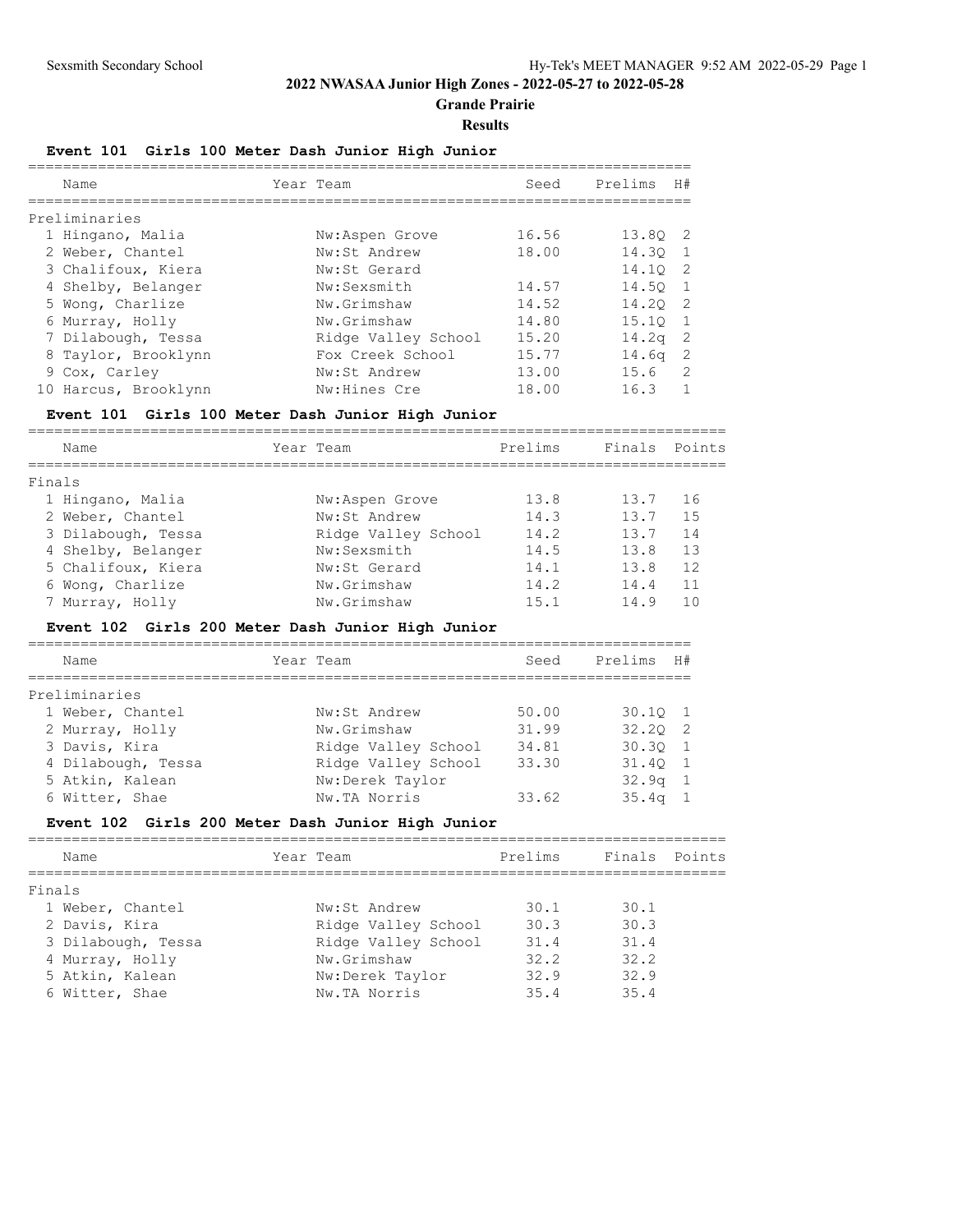**Grande Prairie**

#### **Results**

#### **Event 103 Girls 400 Meter Dash Junior High Junior**

| Name                |                     | Seed      |        |               |
|---------------------|---------------------|-----------|--------|---------------|
| 1 Robinson, Stella  | Nw:Ecole Montrose   |           | 1:11.0 | 16            |
| 2 McLellan, Elyssa  | Nw:St Kateri        | 1:13.30   | 1:11.3 | 15            |
| 3 Taylor, Brooklynn | Fox Creek School    | 1:15.52   | 1:12.8 | 14            |
| 4 Pellerin, Brylie  | Ridge Valley School | 1:23.65   | 1:16.8 | 13            |
| 5 Ford, Shayla      | Nw: High Level P    | 1:17.09   | 1:17.8 | 12            |
| 6 Harder, Kirsten   | Nw:La Crete Public  | 1:17.84   | 1:18.6 | 11            |
| 7 Krauskopf, Sari   | Nw: Helen E Taylor  | 1:12.00   | 1:19.8 | 10            |
| -- Owen, Brettley   | Nw:Whisperin        | 1:11.00   | DO     |               |
|                     |                     | Year Team |        | Finals Points |

### **Event 104 Girls 80 Meter Hurdles Junior High Junior**

================================================================================

| Name                 | Year Team           | Seed  | Finals Points |  |
|----------------------|---------------------|-------|---------------|--|
| 1 Dilabough, Tessa   | Ridge Valley School | 20.36 | 16.4          |  |
| 2 Senenko, Ava       | Nw:St Mary's        | 16.44 | 16.5          |  |
| 3 Hanson, Sydney     | Nw: Hythe Region    | 15.90 | 16.8          |  |
| 4 Cartwright, Olivia | Nw.Grimshaw         | 18.96 | 19.5          |  |
| 5 Auger, Mackenzie   | Nw:Upper Hay River  | 45.00 | 24.2          |  |

#### **Event 105 Girls 800 Meter Run Junior High Junior**

| Name                                                                                                                   | Year Team                                                                                                 | Seed                                                | Finals Points                                            |  |
|------------------------------------------------------------------------------------------------------------------------|-----------------------------------------------------------------------------------------------------------|-----------------------------------------------------|----------------------------------------------------------|--|
| 1 Robinson, Stella<br>2 Freeman, Tayleeka<br>3 Ford, Shayla<br>4 Monsen, Maya<br>5 Ruecker, Kassidy<br>6 McEwen, Rayna | Nw:Ecole Montrose<br>Nw:Elmworth<br>Nw: High Level P<br>Nw:Sexsmith<br>Nw:St Catherine GP<br>Nw:Hines Cre | 3:19.24<br>3:35.56<br>3:09.20<br>3:12.90<br>3:22.00 | 2:57.7<br>3:11.3<br>3:12.9<br>3:13.2<br>3:22.4<br>4:11.6 |  |
|                                                                                                                        |                                                                                                           |                                                     |                                                          |  |

### **Event 106 Girls 1500 Meter Run Junior High Junior**

| Name                | Year Team          | Seed    | Finals Points |     |
|---------------------|--------------------|---------|---------------|-----|
| 1 Robinson, Stella  | Nw:Ecole Montrose  |         | 5:47.3        | -16 |
| 2 Funk, Bryn        | Nw:Elmworth        | 6:27.00 | 6:06.4        | 1.5 |
| 3 Freeman, Tayleeka | Nw:Elmworth        | 6:28.43 | 6:10.7        | 14  |
| 4 Taylor, Brooklynn | Fox Creek School   | 6:46.34 | 6:11.8        | 13  |
| 5 Ford, Shayla      | Nw: High Level P   | 7:22.68 | 6:34.3        | 12  |
| 6 Ruecker, Kassidy  | Nw:St Catherine GP | 7:14.70 | 6:34.7        | 11  |
|                     |                    |         |               |     |

#### **Event 107 Girls 3000 Meter Run Junior High Junior**

| Name               | Year Team                   | Seed | Finals Points |  |
|--------------------|-----------------------------|------|---------------|--|
| 1 Robinson, Stella | Nw:Ecole Montrose           |      | 13.312        |  |
| 2 Ruecker, Kassidy | Nw:St Catherine GP 14:00.00 |      | 15:31.3       |  |

## **Event 108 Girls Long Jump Junior High Junior**

| Name               | Year Team   | Seed  | Finals Points |  |
|--------------------|-------------|-------|---------------|--|
| 1 Shelby, Belanger | Nw:Sexsmith | 4.09m | 3.80m 16      |  |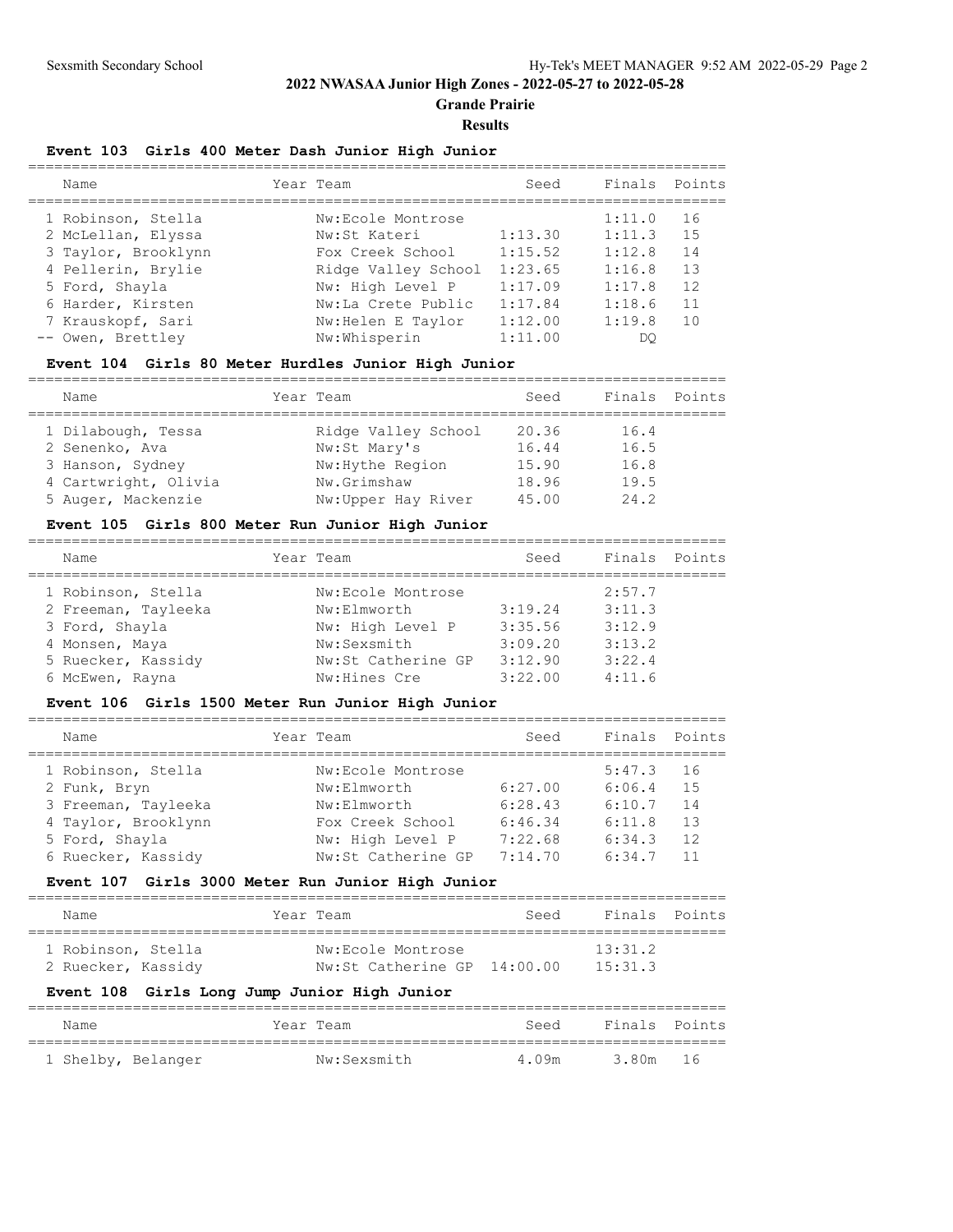**Grande Prairie**

#### **Results**

## **....Event 108 Girls Long Jump Junior High Junior**

| 2 Cox, Carley             | Nw:St Andrew      | 3.97m | 3.76m | 15 |
|---------------------------|-------------------|-------|-------|----|
| 3 McAllister, Madisyn     | Nw:Ecole Montrose |       | 3.70m | 14 |
| 4 Deschipper, Sadie       | Nw: Hythe Region  | 3.74m | 3.64m | 13 |
| 5 McLaughlin, Tenysha     | Nw:ecole Nou      | 3.66m | 3.63m | 12 |
| 6 Carmichael, Emma        | Fox Creek School  | 3.29m | 3.50m | 11 |
| 7 Wong, Charlize          | Nw.Grimshaw       | 3.12m | 3.39m | 10 |
| 8 Garaba, Tahlia          | Nw.Grimshaw       | 3.50m | 3.37m | 9  |
| 9 Sharp, Sloan            | Hillside Jr/S     | 3.13m | 3.16m | 8  |
| 10 Fortier, Meadow        | Nw: High Level P  | 2.64m | 3.07m |    |
| -- McClanaghan, Jesse-Lee | Spirit River      | 3.00m | DO    |    |

### **Event 109 Girls Triple Jump Junior High Junior**

| Name                    | Year Team           | Seed  | Finals Points |  |
|-------------------------|---------------------|-------|---------------|--|
| 1 Pellerin, Brylie      | Ridge Valley School | 8.32m | 7.55m         |  |
| 2 Clease, Kinley        | Nw:St Mary's        | 6.56m | 7.25m         |  |
| 3 Wong, Charlize        | Nw.Grimshaw         | 7.40m | 7.21m         |  |
| 4 Kindratsky, Mackenzie | Nw:Whisperin        | 7.23m | 7.19m         |  |
| 5 Harder, Kirsten       | Nw:La Crete Public  | 6.65m | 7.11m         |  |
| 6 Garaba, Tahlia        | Nw.Grimshaw         | 6.90m | 7.01m         |  |
|                         |                     |       |               |  |

### **Event 110 Girls High Jump Junior High Junior**

| Name                  | Year Team          | Seed  | Finals Points |  |
|-----------------------|--------------------|-------|---------------|--|
| 1 Hingano, Malia      | Nw:Aspen Grove     | 1.25m | 1.27m         |  |
| 2 Rakic, Isabela      | Nw:St Catherine GP | 1.04m | 1.26m         |  |
| 3 Shelby, Belanger    | Nw:Sexsmith        | 1.27m | 0.15m         |  |
| -- Bulldog, Kaylee    | Nw: High Level P   | 1.30m | XNH           |  |
| -- Field, Kylee       | Nw: Hythe Region   | 1.27m | ΝH            |  |
| -- Calahaison, Unique | Hillside Jr/S      | 1.19m | ΝH            |  |
| -- Carmichael, Emma   | Fox Creek School   | 1.17m | NΗ            |  |
| -- Witter, Shae       | Nw.TA Norris       | 1.05m | ΝH            |  |
| -- Kozub, Xandi       | Nw.Holy Family     | 1.06m | ΝH            |  |
|                       |                    |       |               |  |

## **Event 112 Girls Shot Put Junior High Junior**

================================================================================

| Name                 | Year Team          | Seed  | Finals Points |    |
|----------------------|--------------------|-------|---------------|----|
| 1 Craig, Joni        | Nw:IV Macklin      |       | 8.18m         | 16 |
| 2 Buck, Missy        | Hillside Jr/S      | 8.15m | 7.99m         | 15 |
| 3 Unger, Kirklynn    | Nw:Harry Bal       | 6.92m | 7.65m         | 14 |
| 4 Evarts, Charlie    | Nw:Sexsmith        |       | 7.19m         | 13 |
| 5 Keats, Emma        | Hillside Jr/S      | 6.80m | 6.92m         | 12 |
| 6 Welch, Saydey      | Nw:St Mary's       | 6.00m | 6.33m         | 11 |
| 7 Fortier, Meadow    | Nw: High Level P   | 6.28m | 6.26m         | 10 |
| 8 Irwin, Emma        | Nw:Zone Team       | 6.21m | 5.70m         | 9  |
| 9 Yakinneah, Shateya | Nw:Upper Hay River | 4.00m | 4.12m         | 8  |

## **Event 113 Girls Discus Throw Junior High Junior**

| Name                | Year Team        | Seed   | Finals Points |  |
|---------------------|------------------|--------|---------------|--|
| 1 Deschipper, Sadie | Nw: Hythe Region | 22.30m | 22.54m        |  |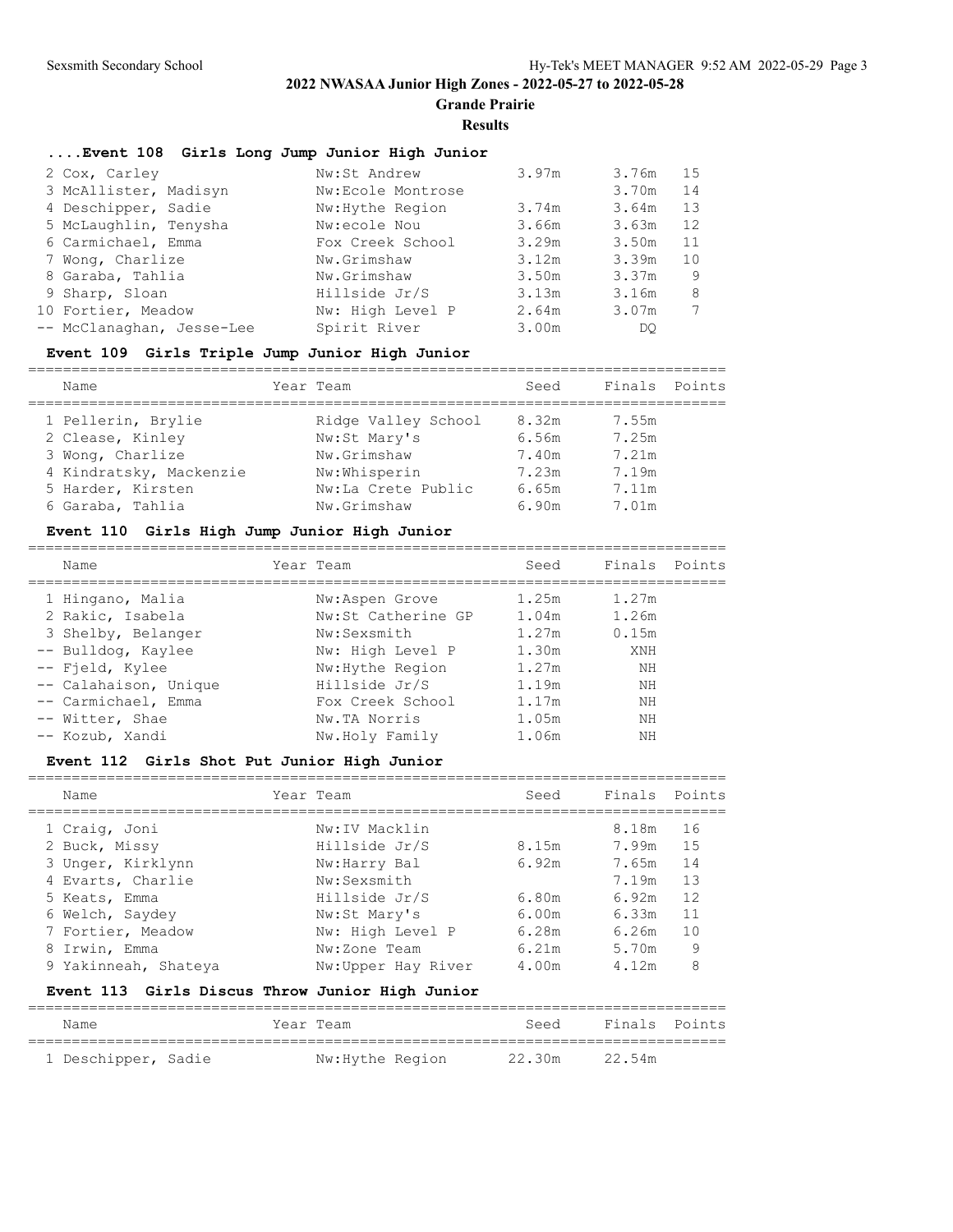**Grande Prairie**

#### **Results**

## **....Event 113 Girls Discus Throw Junior High Junior**

| 2 McMillan, Breena   | Nw:Ecole Montrose  |        | 18.68m |
|----------------------|--------------------|--------|--------|
| 3 Funk, Bryn         | Nw:Elmworth        | 17.81m | 17.46m |
| 4 Lewis, Kali        | Fox Creek School   | 19.36m | 17.14m |
| 5 Keats, Emma        | Hillside Jr/S      | 16.26m | 15.42m |
| 6 Stoney, Alanna     | Nw:St Catherine GP |        | 14.16m |
| 7 Brouchu, Myla      | Nw:Georges P       | 19.39m | 13.50m |
| 8 Yakinneah, Shateya | Nw:Upper Hay River | 8.14m  | 10.28m |

## **Event 114 Girls Javelin Throw Junior High Junior**

| Name                                  | Year Team                            | Seed             | Finals           | Points |
|---------------------------------------|--------------------------------------|------------------|------------------|--------|
| 1 Deschipper, Sadie<br>2 Fjeld, Kylee | Nw: Hythe Region<br>Nw: Hythe Region | 19.59m<br>15.65m | 23.86m<br>17.74m |        |
| 3 Lewis, Kali                         | Fox Creek School                     | 13.16m           | 17.66m           |        |
| 4 St-Jean, Samantha<br>5 Sather, Lily | Nw.TA Norris<br>Nw:Zone Team         | 15.36m<br>16.09m | 16.80m<br>16.58m |        |
| 6 Brouchu, Myla                       | Nw:Georges P                         | 18.60m           | 14.92m           |        |
| 7 Morgan, Sydney<br>8 Keats, Emma     | Nw:St Kateri<br>Hillside Jr/S        | 13.02m<br>11.16m | 13.60m<br>13.52m |        |
| 9 Alook, Jailyn                       | Nw:Rocky Lane                        | 9.64m            | 9.30m            |        |

## **Event 115 Girls 100 Meter Dash Junior High Intermed**

| Name                  | Year Team           | Seed  | Prelims           | H#             |
|-----------------------|---------------------|-------|-------------------|----------------|
|                       |                     |       |                   |                |
| Preliminaries         |                     |       |                   |                |
| 1 Pillay, Tayla       | Nw:st John P        | 13.58 | 12.80 2           |                |
| 2 Dilabough, Mick     | Ridge Valley School | 15.67 | 13.70             | -1             |
| 3 Jacobsen, Asha      | Nw:Aspen Grove      | 15.43 | 13.50             | -2             |
| 4 Giroux, Brooke      | Nw:Georges P        | 16.00 | 14.40             | 1              |
| 5 Chalmers, Chalene   | Nw:Fairview         | 19.93 | 14.00             | -2             |
| 6 Sturgeon, Izabel    | Nw.Glenmary         | 15.48 | 15.00             | $\overline{1}$ |
| 7 Hatch, Alisabeth    | Ridge Valley School | 15.84 | 14.6 <sub>q</sub> | -2             |
| 8 Brown, Michelle     | Nw: High Level P    | 16.75 | 16.1 <sub>q</sub> | -1             |
| -- Patershuk, Violet  | Nw:Laglace          | 14.75 | DO.               | 2              |
| -- McAteer, Danity    | Nw:Fort Vermillion  | 16.84 | DO.               | 2              |
| -- Maclennan, Vanessa | Nw:Sexsmith         | 14.72 | DO                | $\mathcal{L}$  |

## **Event 115 Girls 100 Meter Dash Junior High Intermed**

| Name                | Year Team           | Prelims | Finals Points |    |
|---------------------|---------------------|---------|---------------|----|
| Finals              |                     |         |               |    |
| 1 Pillay, Tayla     | Nw:st John P        | 12.8    | 13.3          | 16 |
| 2 Jacobsen, Asha    | Nw:Aspen Grove      | 13.5    | 14.0          | 15 |
| 3 Dilabough, Mick   | Ridge Valley School | 13.7    | 14.6          | 14 |
| 4 Hatch, Alisabeth  | Ridge Valley School | 14.6    | 14.6          | 13 |
| 5 Chalmers, Chalene | Nw:Fairview         | 14.0    | 14.8          | 12 |
| 6 Giroux, Brooke    | Nw:Georges P        | 14.4    | 15.2          | 11 |
| 7 Sturgeon, Izabel  | Nw.Glenmary         | 15.0    | 15.9          | 10 |
|                     |                     |         |               |    |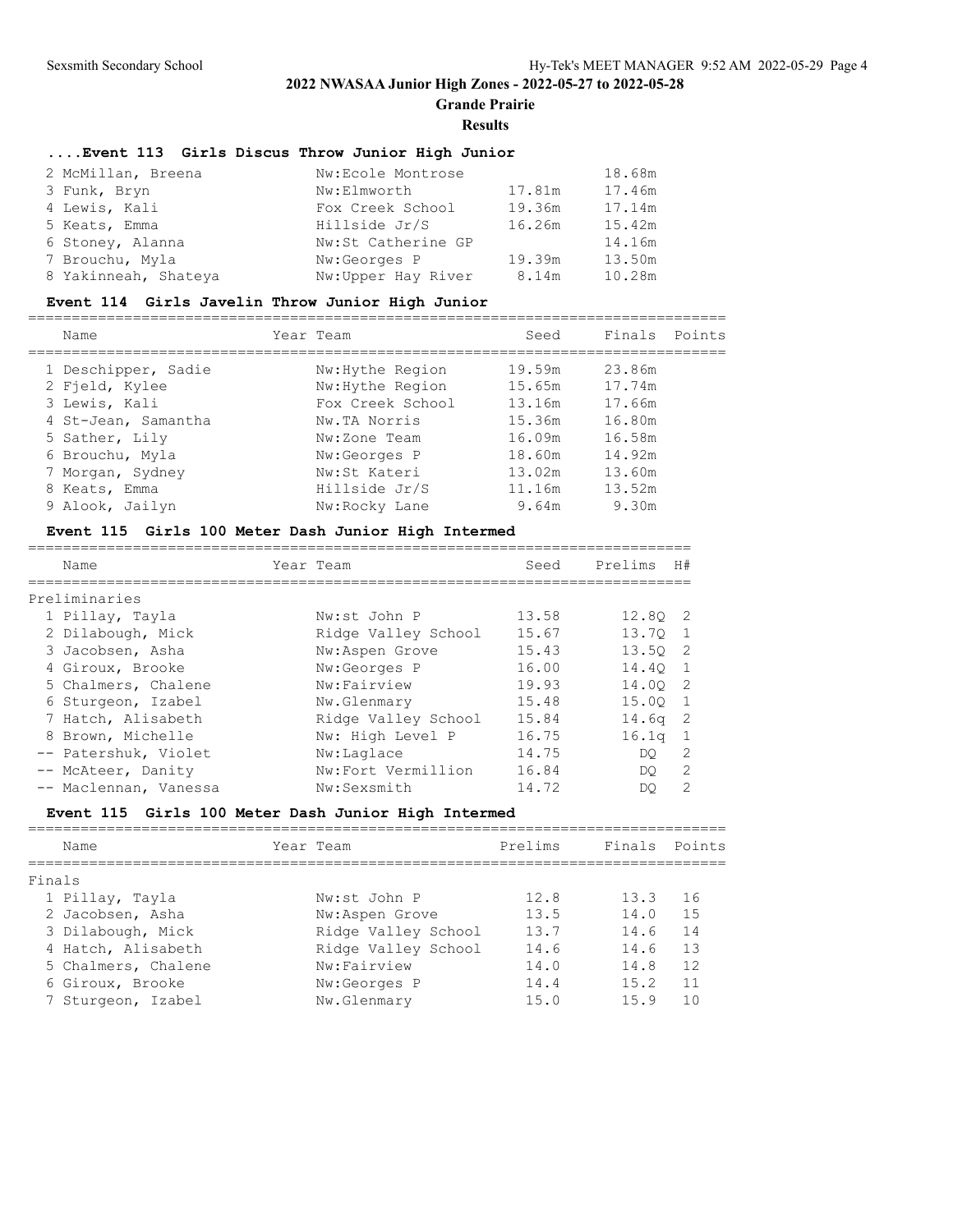**Grande Prairie**

#### **Results**

## **Event 116 Girls 200 Meter Dash Junior High Intermed**

| Name               | Year Team           | Seed  | Prelims      | H# |
|--------------------|---------------------|-------|--------------|----|
| Preliminaries      |                     |       |              |    |
| 1 Mah, Khloe       | Nw:Holy Cross       | 29.42 | 30.902       |    |
| 2 Rossworm, Maia   | Nw:Zone Team        | 32.32 | 31.70        |    |
| 3 McLeod, Hannah   | Nw:Ecole Montrose   | 32.16 | 30.902       |    |
| 4 Hatch, Alisabeth | Ridge Valley School | 33.96 | $32.50$ 1    |    |
| 5 Rabadan, Adriana | Nw.Glenmary         | 30.00 | 33.10 1      |    |
| 6 Dilabough, Mick  | Ridge Valley School | 33.23 | 35.00 2      |    |
| 7 McAteer, Danity  | Nw:Fort Vermillion  | 38.46 | $38.3q$ 2    |    |
| 8 Brown, Michelle  | Nw: High Level P    | 38.59 | $40.5\sigma$ |    |

## **Event 116 Girls 200 Meter Dash Junior High Intermed**

| Name               | Year Team           | Prelims | Finals | Points |
|--------------------|---------------------|---------|--------|--------|
|                    |                     |         |        |        |
| Finals             |                     |         |        |        |
| 1 Mah, Khloe       | Nw:Holy Cross       | 30.9    | 30.9   |        |
| 2 McLeod, Hannah   | Nw:Ecole Montrose   | 30.9    | 30.9   |        |
| 3 Rossworm, Maia   | Nw:Zone Team        | 31.7    | 31.7   |        |
| 4 Hatch, Alisabeth | Ridge Valley School | 32.5    | 32.5   |        |
| 5 Rabadan, Adriana | Nw.Glenmary         | 33.1    | 33.1   |        |
| 6 Dilabough, Mick  | Ridge Valley School | 35.0    | 35.0   |        |
| 7 McAteer, Danity  | Nw:Fort Vermillion  | 38.3    | 38.3   |        |
| 8 Brown, Michelle  | Nw: High Level P    | 40.5    | 40.5   |        |

## **Event 117 Girls 400 Meter Dash Junior High Intermed**

| Name               | Year Team          | Seed    | Finals Points |      |  |  |  |  |
|--------------------|--------------------|---------|---------------|------|--|--|--|--|
|                    |                    |         |               |      |  |  |  |  |
| 1 Deschaine, Josee | Nw:Aspen Grove     |         | 1:07.8        | - 16 |  |  |  |  |
| 2 Mah, Khloe       | Nw:Holy Cross      | 1:11.60 | 1:12.3        | 1.5  |  |  |  |  |
| 3 Fisher, Nevara   | Nw:Whisperin       | 1:21.82 | 1:20.7        | 14   |  |  |  |  |
| 4 McAteer, Danity  | Nw:Fort Vermillion | 1:51.97 | 1:45.7        | 13   |  |  |  |  |

### **Event 118 Girls 80 Meter Hurdles Junior High Intermed**

| Finals Points |
|---------------|
|               |
|               |
|               |
|               |
|               |
|               |

## **Event 119 Girls 800 Meter Run Junior High Intermed**

| Name                 | Year Team        | Seed    | Finals Points |  |
|----------------------|------------------|---------|---------------|--|
| 1 Fisher, Nevara     | Nw:Whisperin     | 3:37.62 | 3:36.5        |  |
| 2 Katuski, Hayden    | Nw:St Mary's     | 3:50.94 | 3:43.6        |  |
| 3 McEwen, Keira      | Nw:Hines Cre     | 3:34.00 | 4:27.0        |  |
| 4 Crausus, Christine | Fox Creek School | 5:09.02 | 4:50.4        |  |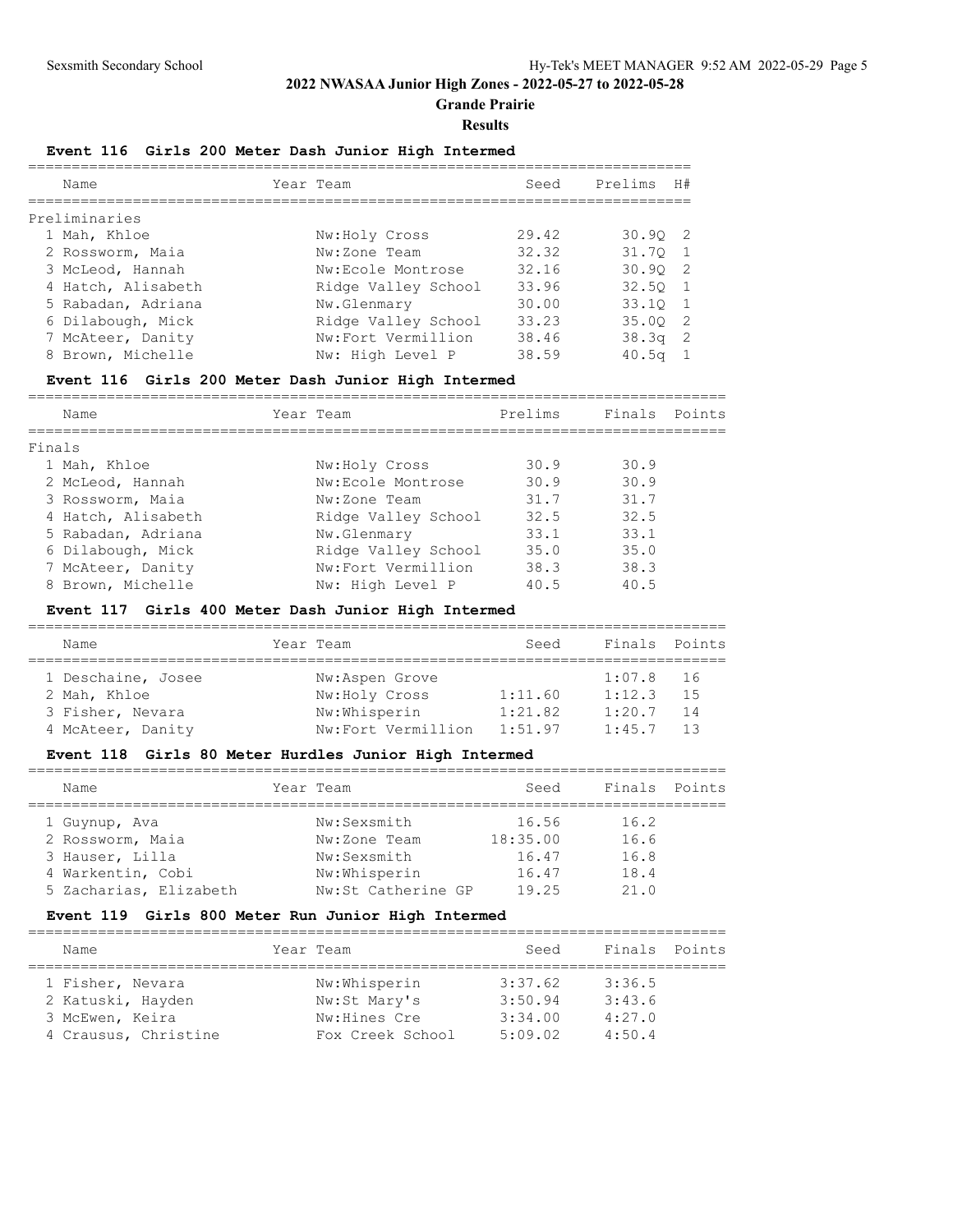**Grande Prairie**

#### **Results**

#### **Event 120 Girls 1500 Meter Run Junior High Intermed**

| Name              | Year Team         | Seed    | Finals Points |     |
|-------------------|-------------------|---------|---------------|-----|
| 1 Rossworm, Maia  | Nw:Zone Team      | 6:31.00 | 5:57.8        | 16  |
| 2 Stadnyk, Cayley | Fox Creek School  | 7:01.15 | 6:35.0        | 1.5 |
| 3 Diesel, Annie   | Nw.Holy Family    | 7:15.00 | 6:40.0        | 14  |
| 4 Kowalyk, Karly  | Nw:Derek Taylor   |         | 6:43.8        | 13  |
| 5 Gibb, Cale      | Nw: High Level P  | 7:12.87 | 7:16.2        | 12  |
| 6 Briere, A       | Nw:Mother Theresa | 8:03.50 | 7:19.8        |     |
|                   |                   |         |               |     |

## **Event 121 Girls 3000 Meter Run Junior High Intermed**

| Name                   | Year Team |                                  | Seed | Finals Points |  |
|------------------------|-----------|----------------------------------|------|---------------|--|
| 1 Zacharias, Elizabeth |           | $Nw:$ St Catherine GP $13:00.00$ |      | 16:50.9       |  |

#### **Event 122 Girls Long Jump Junior High Intermed**

| Name               | Year Team           | Seed  | Finals Points |  |
|--------------------|---------------------|-------|---------------|--|
| 1 Giroux, Brooke   | Nw:Georges P        | 3.18m | 3.86m         |  |
| 2 Gibb, Cale       | Nw: High Level P    | 3.47m | 3.81m         |  |
| 3 Hatch, Alisabeth | Ridge Valley School | 4.06m | 3.78m         |  |
| 4 Sipe, Dani       | Nw: Hythe Region    | 3.49m | 3.76m         |  |
| 5 Rabadan, Adriana | Nw.Glenmary         | 3.39m | 3.46m         |  |
| 6 Stadnyk, Cayley  | Fox Creek School    | 3.59m | 3.43m         |  |
| 7 Olson, Keira     | Nw:St Mary's        | 3.55m | 3.38m         |  |
| 8 Brown, Michelle  | Nw: High Level P    | 2.45m | 2.57m         |  |
| 9 Hickey, Kadence  | Nw:Zone Team        | 3.32m | 0.50m         |  |
|                    |                     |       |               |  |

### **Event 123 Girls Triple Jump Junior High Intermed**

| Name               | Year Team        | Seed  | Finals Points |      |
|--------------------|------------------|-------|---------------|------|
| 1 Finnie, Jennifer | Hillside Jr/S    | 7.67m | 8.37m         | - 16 |
| 2 Giroux, Brooke   | Nw:Georges P     | 7.55m | 8.35m         | 1.5  |
| 3 Hauser, Lilla    | Nw:Sexsmith      | 7.50m | 8.27m         | 14   |
| 4 Shaw, Kiran      | Nw:Penson School | 7.30m | 8.19m         | 13   |
| 5 Schultz, Dalia   | Nw:Fairview      | 7.48m | 8.08m         | 12   |
| 6 Camplair, Saydee | Nw:St Mary's     | 7.19m | 7.44m         | 11   |
|                    |                  |       |               |      |

## **Event 124 Girls High Jump Junior High Intermed**

| Name                                | Year Team                         | Seed  | Finals         | Points   |
|-------------------------------------|-----------------------------------|-------|----------------|----------|
| 1 Pillay, Tayla<br>2 McLeod, Hannah | Nw:st John P<br>Nw:Ecole Montrose | 1.04m | 1.45m<br>1.40m | 16<br>15 |
| 3 Hauser, Lilla                     | Nw:Sexsmith                       | 1.30m | 1.35m          | 14       |
| 4 Koyman, Kallie                    | Nw:Fairview                       | 1.25m | 1.30m          | 12.50    |
| 4 Currie, Mia                       | Nw:Fairview                       | 1.25m | 1.30m          | 12.50    |
| 6 Sokoloski, Gracy                  | Nw.Grimshaw                       | 1.10m | 1.25m          | 11       |
| 7 Stadnyk, Cayley                   | Fox Creek School                  | 1.25m | 1.20m          | 9.50     |
| 7 Diesel, Annie                     | Nw.Holy Family                    | 1.20m | 1.20m          | 9.50     |
| 9 Grievson, Anika                   | Fox Creek School                  | 1.10m | 1.15m          | 7.50     |
| 9 Dupuis, Paige                     | Nw:Georges P                      | 1.10m | 1.15m          | 7.50     |
| -- Gibb, Cale                       | Nw: High Level P                  | 1.30m | DO             |          |
|                                     |                                   |       |                |          |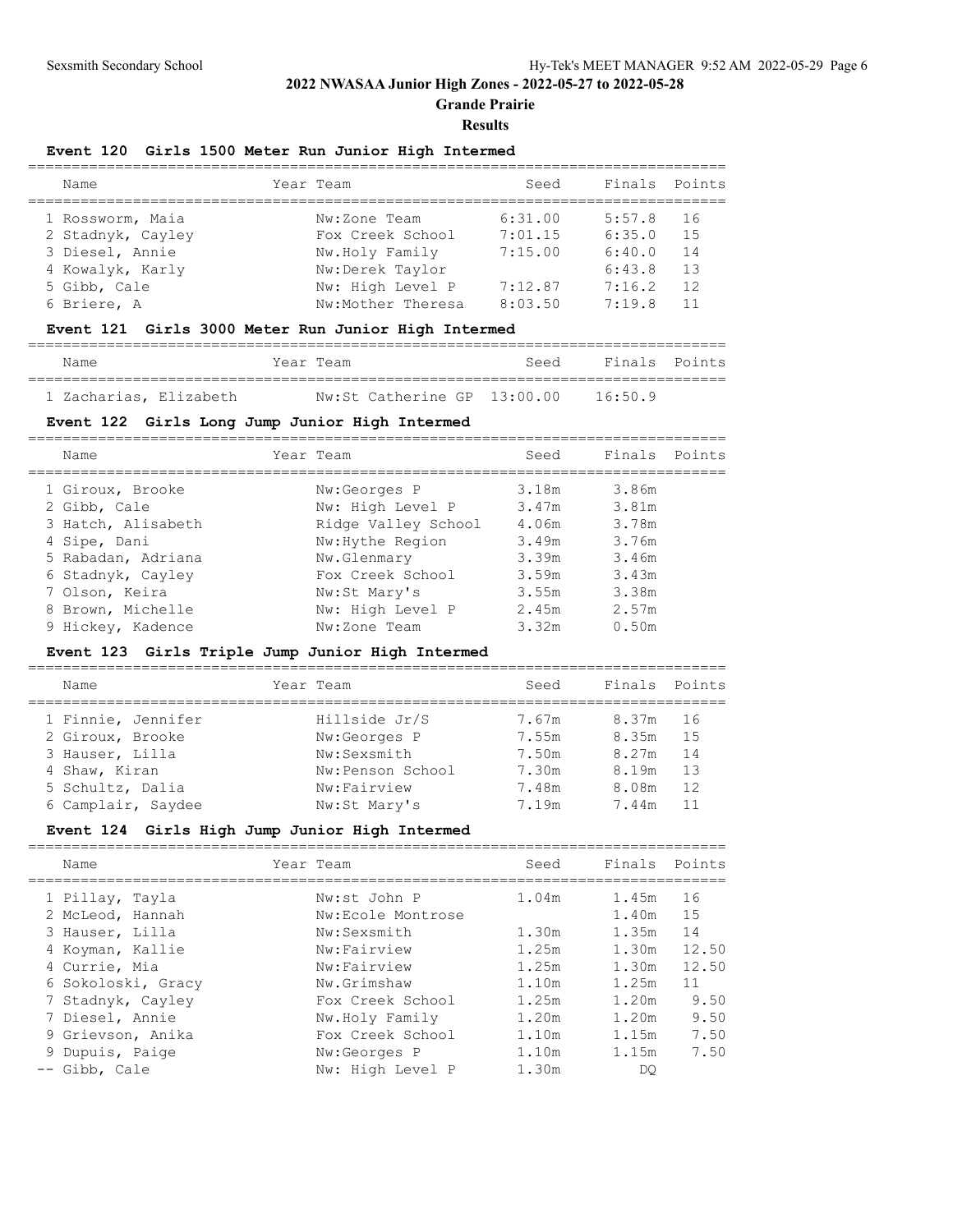**Grande Prairie**

#### **Results**

| Event 124 Girls High Jump Junior High Intermed |             |       |     |
|------------------------------------------------|-------------|-------|-----|
| -- Guynup, Ava                                 | Nw:Sexsmith | 1.34m | DQ. |
| -- Maclennan, Vanessa                          | Nw:Sexsmith | 1.30m | DQ. |

#### **Event 126 Girls Shot Put Junior High Intermed**

| Name               | Year Team          | Seed  | Finals Points |  |
|--------------------|--------------------|-------|---------------|--|
| 1 Peterson, Jenna  | Nw:St Mary's       | 7.96m | 7.42m         |  |
| 2 Driedger, Caidyn | Nw:St Catherine GP | 5.78m | 6.94m         |  |
| 3 Directo, Tia     | Nw.TA Norris       | 7.40m | 6.90m         |  |
| 4 Hickey, Kadence  | Nw:Zone Team       | 7.86m | 6.74m         |  |
| 5 Sokoloski, Gracy | Nw.Grimshaw        | 6.74m | 6.70m         |  |
| 6 Ferquson, Elise  | Hillside Jr/S      | 6.38m | 5.78m         |  |

## **Event 127 Girls Discus Throw Junior High Intermed**

| Name                      | Year Team |                    | Seed   | Finals Points |  |
|---------------------------|-----------|--------------------|--------|---------------|--|
| 1 Sipe, Dani              |           | Nw: Hythe Region   | 25.10m | 22.00m        |  |
| 2 Sokoloski, Gracy        |           | Nw.Grimshaw        | 16.22m | 19.56m        |  |
| 3 Currie, Mia             |           | Nw:Fairview        | 20.40m | 18.42m        |  |
| 4 Young, Evynn            |           | Hillside Jr/S      | 16.76m | 18.00m        |  |
| 5 Wolf, Mackenzie         |           | Nw.PaulRowe        | 16.88m | 16.68m        |  |
| 6 Bull, Shacree           |           | St. Stephen's Sc   | 15.20m | 15.78m        |  |
| 7 Hollinger, Alex         |           | Nw:Ecole Montrose  |        | 15.66m        |  |
| 8 Dupuis, Paige           |           | Nw:Georges P       | 15.25m | 14.26m        |  |
| 9 Nykolyshyn, Daylin      |           | Nw:St Mary's       | 9.41m  | 12.12m        |  |
| 10 Gambler-Chambeau, Tila |           | Nw:Upper Hay River | 2.54m  | 4.90m         |  |

## **Event 128 Girls Javelin Throw Junior High Intermed**

| Name               | Year Team           | Seed   | Finals | Points |
|--------------------|---------------------|--------|--------|--------|
| 1 Young, Evynn     | Hillside Jr/S       | 14.24m | 21.52m | 16     |
| 2 Sokoloski, Gracy | Nw.Grimshaw         | 13.78m | 21.40m | 15     |
| 3 Camplair, Saydee | Nw:St Mary's        | 19.35m | 18.58m | 14     |
| 4 Budal, Addison   | Ridge Valley School | 17.94m | 17.32m | 13     |
| 5 Rolling, Shayla  | Nw:Fairview         | 19.92m | 16.54m | 12     |
| 6 Schmaltz, Ashley | Nw:Zone Team        | 14.19m | 15.50m | 11     |
| 7 Sipe, Dani       | Nw: Hythe Region    | 17.12m | 14.00m | 10     |
| 8 Stone, Abby      | Nw.Grimshaw         | 13.68m | 12.02m | 9      |

============================================================================

### **Event 129 Girls 100 Meter Dash Junior High Senior**

| Name                  | Year Team           | Seed  | Prelims H# |                |
|-----------------------|---------------------|-------|------------|----------------|
| Preliminaries         |                     |       |            |                |
| 1 Hollingworth, Reese | Nw: Charles Spencer | 12.68 | 12.90 2    |                |
| 2 Lafond, Neala       | Nw: Helen E Taylor  | 14.84 | 14.60 1    |                |
| 3 Lalonde, Bailey     | Nw:St Joseph        |       | 13.00 2    |                |
| 4 Viker, Jaida        | Hillside Jr/S       | 16.75 | 14.60 1    |                |
| 5 Schrader, Cathrine  | Nw:Peace Wap        | 14.40 | 13.70 2    |                |
| 6 DeGuzman, Angelica  | Hillside Jr/S       | 16.30 | 15.00 1    |                |
| 7 Jordan, Kalissa     | Nw:Fairview         | 19.95 | $14.2q$ 2  |                |
| -- Eligado, Jayda     | Nw.Rosary           | 16.99 | DO.        | $\overline{2}$ |
|                       |                     |       |            |                |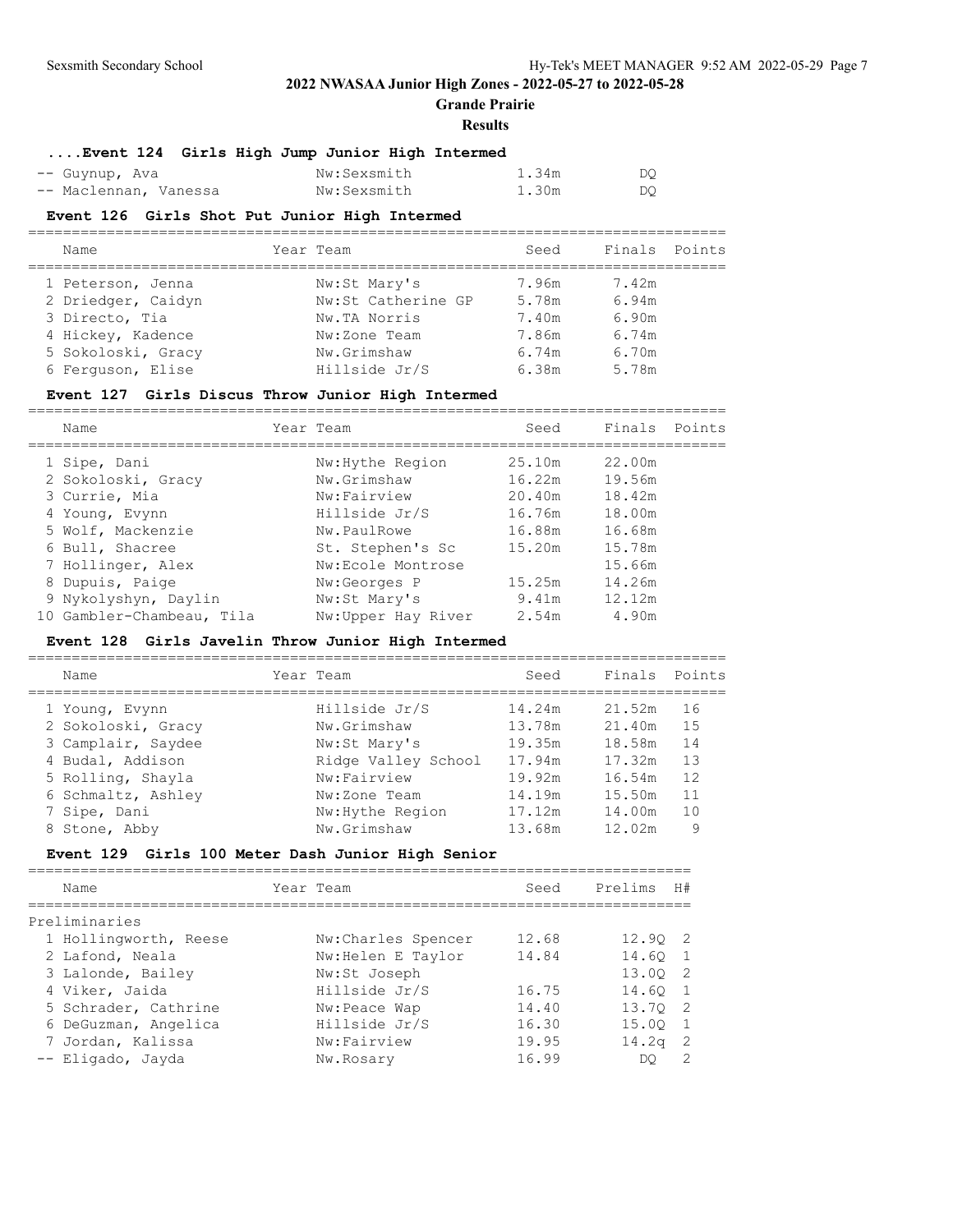**Grande Prairie**

#### **Results**

## **....Event 129 Girls 100 Meter Dash Junior High Senior**

-- Elliott, Carissa Mw:Sexsmith 15.06 DQ 1

### **Event 129 Girls 100 Meter Dash Junior High Senior**

| Name                  | Year Team           | Prelims | Finals Points |     |
|-----------------------|---------------------|---------|---------------|-----|
| Finals                |                     |         |               |     |
| 1 Hollingworth, Reese | Nw: Charles Spencer | 12.9    | 12.9          | 16  |
| 2 Lalonde, Bailey     | Nw:St Joseph        | 13.0    | 13.2          | 1.5 |
| 3 Schrader, Cathrine  | Nw: Peace Wap       | 13.7    | 13.7          | 14  |
| 4 Lafond, Neala       | Nw: Helen E Taylor  | 14.6    | 14.3          | 13  |
| 5 Viker, Jaida        | Hillside Jr/S       | 14.6    | 14.8          | 12  |
| 6 DeGuzman, Angelica  | Hillside Jr/S       | 15.0    | 14.9          | 11  |
|                       |                     |         |               |     |

### **Event 130 Girls 200 Meter Dash Junior High Senior**

| Name                  | Year Team           | Seed  | Prelims |
|-----------------------|---------------------|-------|---------|
| Preliminaries         |                     |       |         |
| 1 Hollingworth, Reese | Nw: Charles Spencer |       | 29.7q   |
| 2 Lalonde, Amery      | Nw:St Joseph        | 28.07 | 29.8q   |
| 3 Schrader, Cathrine  | Nw:Peace Wap        | 30.94 | 30.6q   |
| 4 Schoernroth, Ciera  | Nw:Sexsmith         | 32.64 | 31.8q   |
| 5 Tomlinson, Jaclyn   | Fox Creek School    | 39.54 | 34.8q   |
| 6 Clarke, Harmony     | Nw:Fort Vermillion  | 37.62 | 49.7q   |

## **Event 130 Girls 200 Meter Dash Junior High Senior**

| Name                  | Year Team          | Prelims | Finals Points |  |
|-----------------------|--------------------|---------|---------------|--|
| Finals                |                    |         |               |  |
| 1 Hollingworth, Reese | Nw:Charles Spencer | 29.7    | 29.7          |  |
| 2 Lalonde, Amery      | Nw:St Joseph       | 29.8    | 29.8          |  |
| 3 Schrader, Cathrine  | Nw: Peace Wap      | 30.6    | 30.6          |  |
| 4 Tomlinson, Jaclyn   | Fox Creek School   | 34.8    | 34.8          |  |
| 5 Clarke, Harmony     | Nw:Fort Vermillion | 49.7    | 49.7          |  |
| 6 Schoernroth, Ciera  | Nw:Sexsmith        | 31.8    | 1:31.8        |  |
|                       |                    |         |               |  |

## **Event 131 Girls 400 Meter Dash Junior High Senior**

| Name                   | Year Team          | Seed    | Finals Points |    |
|------------------------|--------------------|---------|---------------|----|
| 1 Blundell, Livvy      | Nw:Charles Spencer | 58.90   | 1:04.5        | 16 |
| 2 Lalonde, Amery       | Nw:St Joseph       | 1:08.80 | 1:06.5        | 15 |
| 3 Schoernroth, Ciera   | Nw:Sexsmith        | 1:13.69 | 1:11.9        | 14 |
| 4 Ewert, Katie         | Nw:Bezanson        | 1:14.69 | 1:18.8        | 13 |
| 5 DeGuzman, Angelica   | Hillside Jr/S      | 1:24.74 | 1:20.3        | 12 |
| 6 Clarke, Harmony      | Nw:Fort Vermillion | 1:27.43 | 1:49.9        | 11 |
| -- McClanaghan, Hailey | Spirit River       | 1:15.00 | DO            |    |

#### **Event 132 Girls 80 Meter Hurdles Junior High Senior**

| Name               | Year Team    | Seed  | Finals Points |  |
|--------------------|--------------|-------|---------------|--|
| 1 McAlister, Kayla | Nw:st John P | 17.00 | 15.2          |  |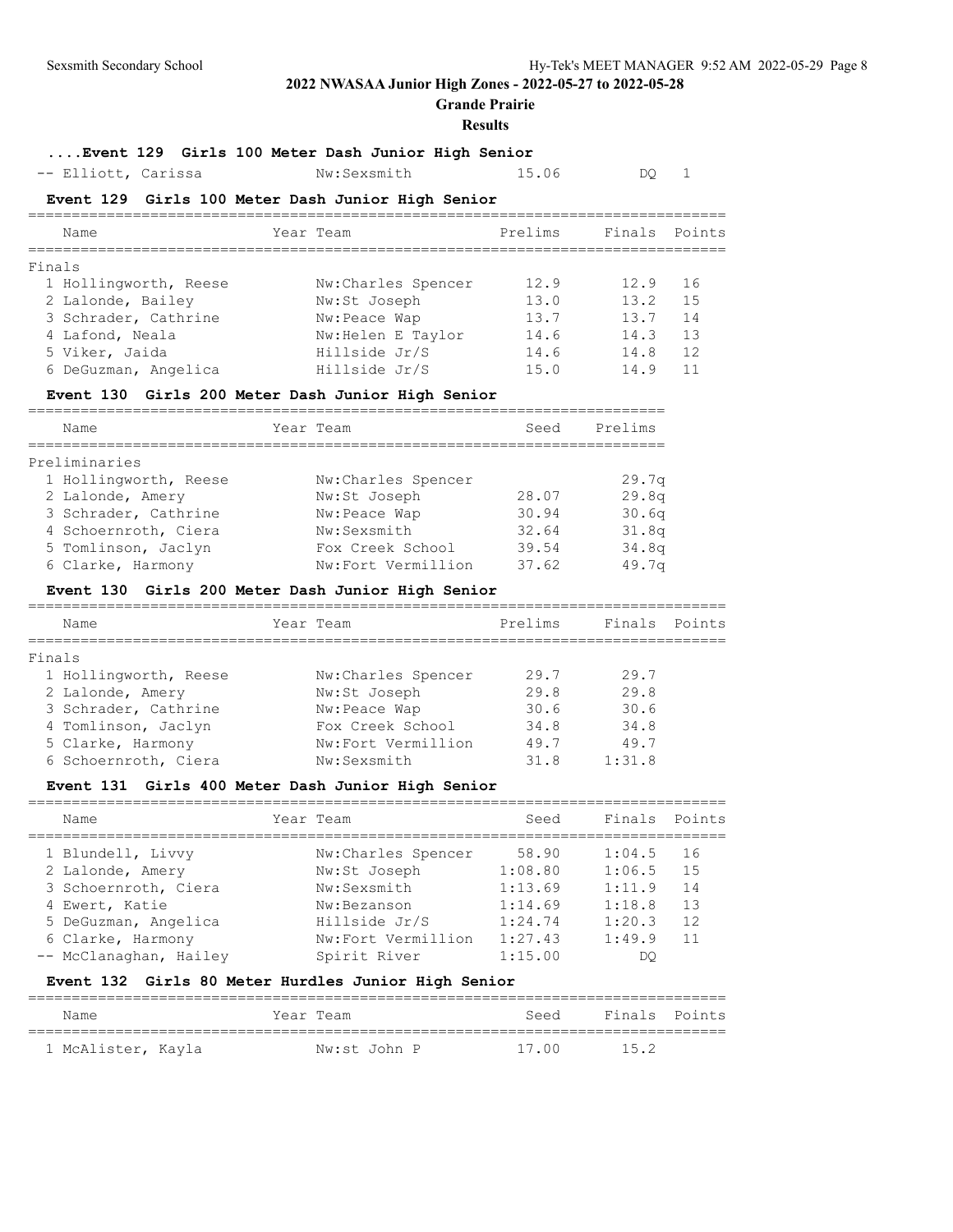**Grande Prairie**

#### **Results**

| Event 132 Girls 80 Meter Hurdles Junior High Senior |  |  |  |  |  |  |
|-----------------------------------------------------|--|--|--|--|--|--|
|-----------------------------------------------------|--|--|--|--|--|--|

| 2 Elliott, Carissa | Nw:Sexsmith         | 16.09 | 16.0 |
|--------------------|---------------------|-------|------|
| 3 Dziaduck, Tess   | Ridge Valley School | 20.95 | 16.4 |
| 4 Green, Ava       | Ridge Valley School | 21.50 | 19.6 |

#### **Event 133 Girls 800 Meter Run Junior High Senior**

| Name                | Year Team        | Seed    | Finals Points |  |
|---------------------|------------------|---------|---------------|--|
| 1 Naeth, Kaydence   | Nw:st John P     | 3:15.00 | 2:39.9        |  |
| 2 Brotnov, Margaret | St. Stephen's Sc | 4:38.94 | 4:47.7        |  |

### **Event 134 Girls 1500 Meter Run Junior High Senior**

| Name                | Year Team                   | Seed     | Finals Points |    |
|---------------------|-----------------------------|----------|---------------|----|
| 1 Dziaduck, Tess    | Ridge Valley School 6:24.61 |          | $6:06.3$ 16   |    |
| 2 Blundell, Livvy   | Nw:Charles Spencer          | 15.00    | 6:06.8        | 15 |
| 3 Lafond, Neala     | Nw: Helen E Taylor          | 7:00.08  | 7:09.3        | 14 |
| 4 Krueger, Kayleigh | St. Stephen's Sc            | 11:22.08 | 7:30.9        | 13 |

## **Event 136 Girls Long Jump Junior High Senior**

| Name               | Year Team           | Seed  | Finals Points |  |
|--------------------|---------------------|-------|---------------|--|
| 1 Barrett, Taylor  | Nw.Peace River      | 4.20m | 4.86m         |  |
| 2 Blundell, Livvy  | Nw:Charles Spencer  |       | 4.28m         |  |
| 3 Elliott, Carissa | Nw:Sexsmith         | 3.78m | 4.08m         |  |
| 4 Jordan, Kalissa  | Nw:Fairview         | 3.65m | 3.97m         |  |
| 5 Dalziel, Ava     | Hillside Jr/S       | 3.64m | 3.91m         |  |
| 6 Arnold, Karma    | Nw:St Mary's        | 3.14m | 3.78m         |  |
| 7 Green, Ava       | Ridge Valley School | 3.67m | 3.73m         |  |
| 8 Koop, Kelly      | Nw:Bezanson         | 3.88m | 3.72m         |  |
| 9 Provost, Lyric   | Nw.Glenmary         | 3.08m | 3.70m         |  |
|                    |                     |       |               |  |

## **Event 137 Girls Triple Jump Junior High Senior**

| Name                | Year Team         | Seed  | Finals Points |     |
|---------------------|-------------------|-------|---------------|-----|
| 1 Barrett, Taylor   | Nw.Peace River    | 9.20m | $9.43m$ 16    |     |
| 2 Viker, Jaida      | Hillside Jr/S     | 8.56m | 8.41m         | 1.5 |
| 3 Lafond, Neala     | Nw:Helen E Taylor | 7.70m | 7.88m         | 14  |
| 4 Krueger, Kayleigh | St. Stephen's Sc  | 6.66m | 6.93m         | 13  |
| 5 Fjeld, Paytn      | Nw: Hythe Region  | 6.64m | 6.87m         | 12  |

### **Event 138 Girls High Jump Junior High Senior**

| Name                                                                    | Year Team                                                                | Seed                      | Finals Points                      |                  |
|-------------------------------------------------------------------------|--------------------------------------------------------------------------|---------------------------|------------------------------------|------------------|
| 1 Dyck, Brianna<br>2 Viker, Jaida<br>3 Fjeld, Paytn<br>4 Dziaduck, Tess | Nw:Grande Pr<br>Hillside Jr/S<br>Nw: Hythe Region<br>Ridge Valley School | 1.29m<br>1.28m<br>1 1 9 m | 1.34m 16<br>1.31m<br>1.28m<br>120m | 15<br>- 14<br>13 |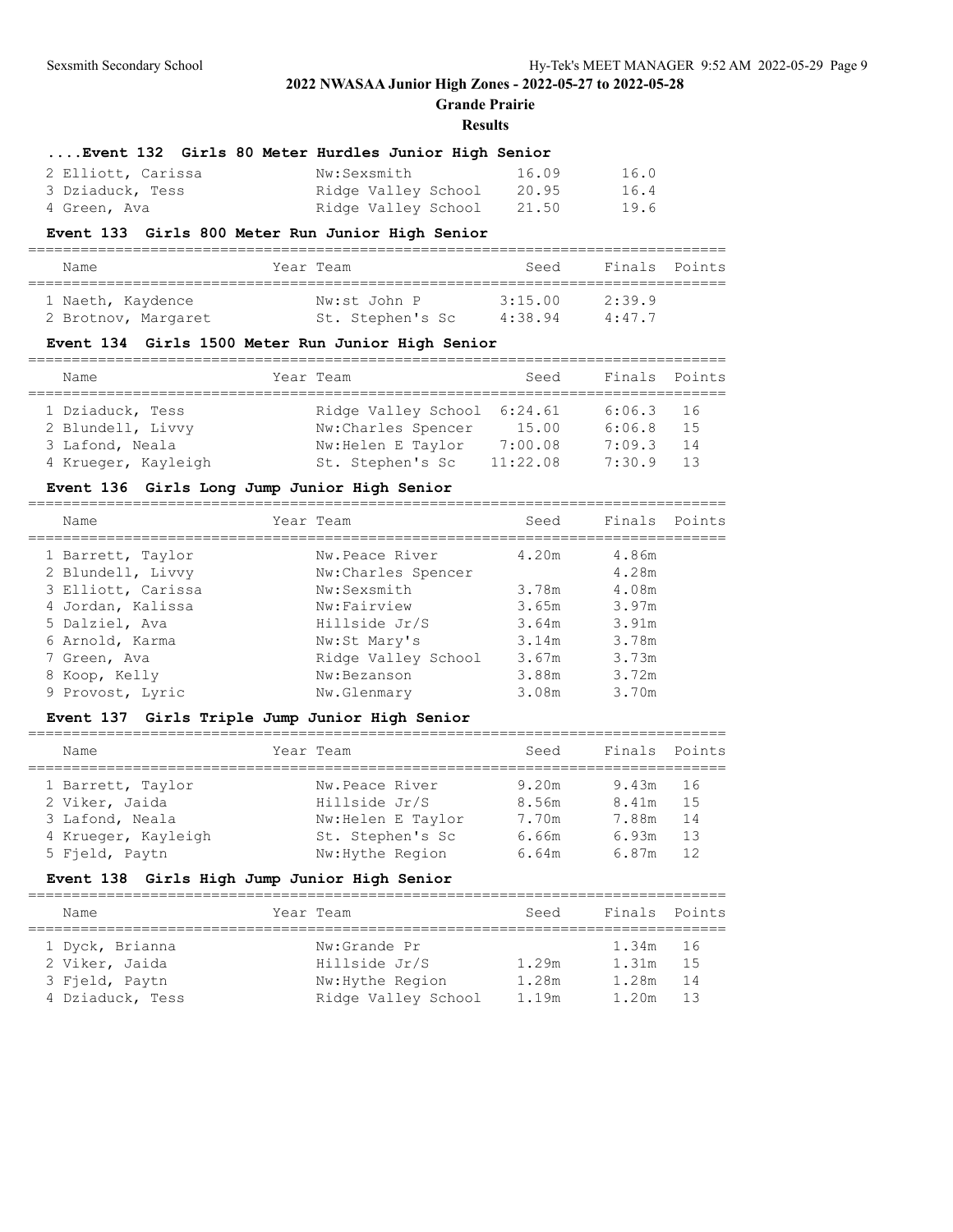### **Grande Prairie**

#### **Results**

#### **Event 140 Girls Shot Put Junior High Senior**

| Name                    | Year Team          | Seed  | Finals Points |  |
|-------------------------|--------------------|-------|---------------|--|
| 1 Dalziel, Ava          | Hillside Jr/S      | 9.41m | 7.77m         |  |
| 2 Schoernroth, Ciera    | Nw:Sexsmith        | 9.21m | 7.59m         |  |
| 3 Barrett, Taylor       | Nw.Peace River     | 8.47m | 7.09m         |  |
| 4 Gambler-Chambau, Taya | Nw:Upper Hay River | 8.12m | 6.51m         |  |
| 5 Jordan, Shayla        | Nw:Fairview        | 5.63m | 6.11m         |  |
| 6 Chalifoux, Skylar     | Fox Creek School   | 7.00m | 5.69m         |  |

#### **Event 141 Girls Discus Throw Junior High Senior**

================================================================================ Name Year Team Seed Finals Points ================================================================================ 1 Schoernroth, Ciera Nw:Sexsmith 25.63m 24.04m 16 2 Jordan, Shayla Nw:Fairview 15.46m 17.92m 15 3 Salvador, Princess St. Stephen's Sc 15.80m 16.66m 14 4 Kramer, Jocelyn Nw:Fairview 11.10m 14.94m 13 5 Beaudin, Alyssa Nw:Helen E Taylor 18.40m 14.84m 12 6 Gambler-Chambau, Taya Nw:Upper Hay River 16.28m 14.74m 11 7 Chalifoux, Skylar Fox Creek School 14.82m 12.66m 10 -- Twast, Emercen Nw:st John P 7.04m DQ

#### **Event 142 Girls Javelin Throw Junior High Senior**

| Name                 | Year Team        | Seed   | Finals | Points |
|----------------------|------------------|--------|--------|--------|
| 1 Elliott, Carissa   | Nw:Sexsmith      | 17.27m | 18.26m |        |
| 2 Tomlinson, Jaclyn  | Fox Creek School | 13.80m | 18.18m |        |
| 3 Smith, Laney       | Nw: Hythe Region | 15.29m | 17.30m |        |
| 4 Stephenson, Teagan | Hillside Jr/S    | 12.12m | 10.50m |        |
| 5 Nykolyshyn, Hailey | Nw:St Mary's     | 6.26m  | 7.40m  |        |

#### **Event 143 Boys 100 Meter Dash Junior High Junior**

| Name                  | Year Team           | Seed     | Prelims   | H#             |
|-----------------------|---------------------|----------|-----------|----------------|
| Preliminaries         |                     |          |           |                |
| 1 Boucher, Cohen      | Nw:IV Macklin       | 14:09.00 | 12.70 2   |                |
| 2 Noel, Gage          | Nw:St Catherine GP  | 12.90    | 12.80 1   |                |
| 3 Monteith, Ryder     | Nw:Whisperin        | 13.96    | 13.10 1   |                |
| 4 Harder, Kash        | Nw: High Level P    | 14.08    | 13.40 2   |                |
| 5 Currier, Logan      | Nw: Hythe Region    | 14.09    | 13.50 2   |                |
| 6 Wood, Cody          | Nw.TA Norris        | 13.89    | 13.60 1   |                |
| 7 Vanhaqa, Emery      | Ridge Valley School | 15.52    | $13.6q$ 2 |                |
| 8 Chaykowski, Sheldon | Nw: Hines Cre       | 15.69    | $14.2q$ 2 |                |
| 9 Moher, Ron          | Spirit River        | 13.50    | 14.7      | $\mathbf{1}$   |
| 10 Kubbernus, Deo     | Nw: Hines Cre       | 17.03    | 14.8      | $\mathbf{1}$   |
| 11 Lambton, Nathaniel | Nw:St Andrew        | 22.00    | 14.9      | $\overline{c}$ |
| 12 Teichroeb, Branden | Nw:Rocky Lane       | 15.28    | 15.6      | $\mathbf{1}$   |
| 13 Nazarenko, Vlad    | Fox Creek School    | 14.21    | 16.7      | $\overline{2}$ |
| -- Mouille, Bronsyn   | Nw.Glenmary         | 15.65    | DO        | 1              |
|                       |                     |          |           |                |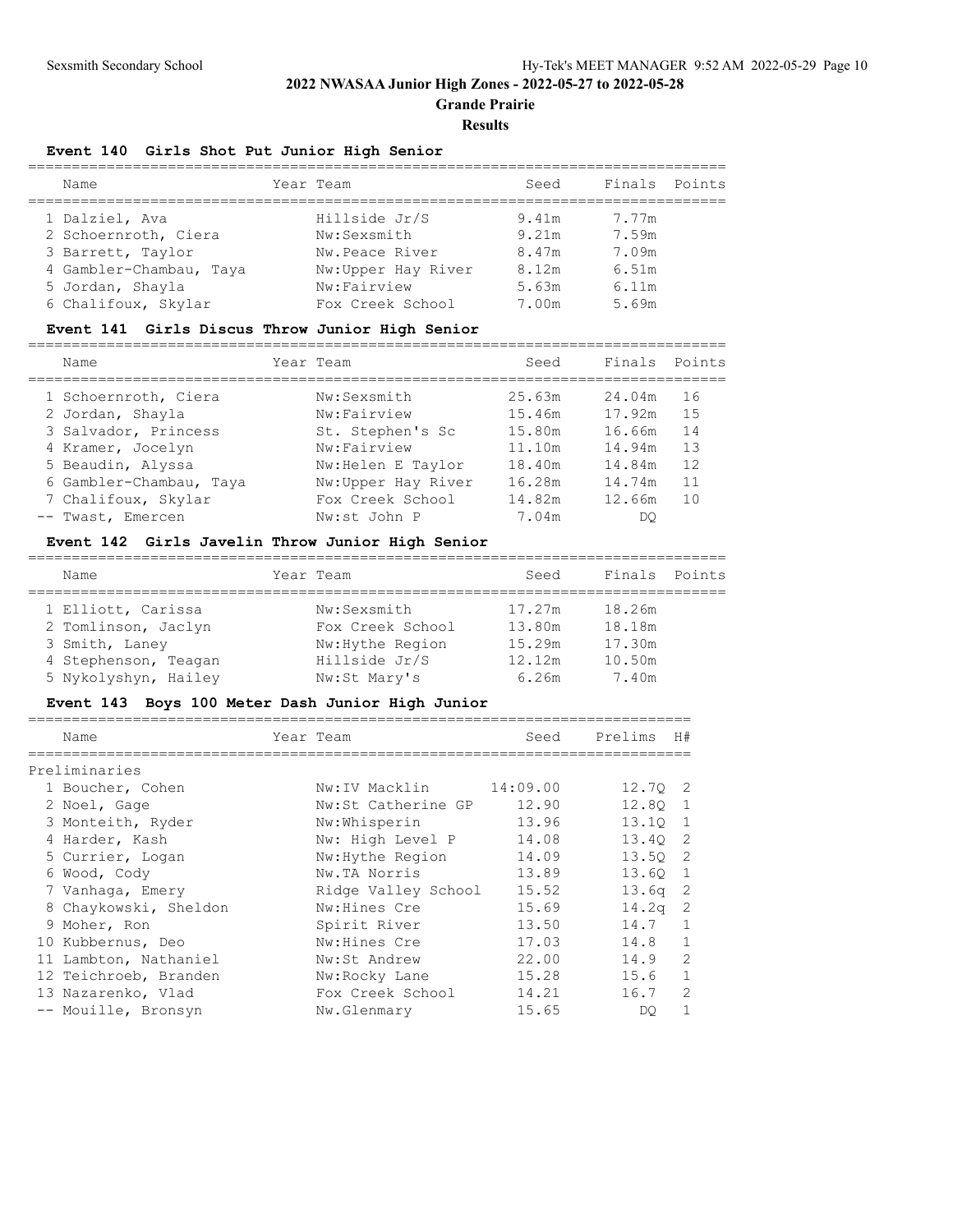**Grande Prairie**

#### **Results**

## **Event 143 Boys 100 Meter Dash Junior High Junior**

| Name                  | Year Team           | Prelims | Finals | Points         |
|-----------------------|---------------------|---------|--------|----------------|
| Finals                |                     |         |        |                |
| 1 Noel, Gage          | Nw:St Catherine GP  | 12.8    | 12.9   | 16             |
| 2 Boucher, Cohen      | Nw:IV Macklin       | 12.7    | 13.2   | 15             |
| 3 Monteith, Ryder     | Nw:Whisperin        | 13.1    | 13.3   | 14             |
| 4 Wood, Cody          | Nw.TA Norris        | 13.6    | 13.8   | 13             |
| 5 Harder, Kash        | Nw: High Level P    | 13.4    | 13.9   | 12             |
| 6 Currier, Logan      | Nw: Hythe Region    | 13.5    | 14.1   | 11             |
| 7 Vanhaqa, Emery      | Ridge Valley School | 13.6    | 14.3   | 1 <sub>0</sub> |
| 8 Chaykowski, Sheldon | Nw:Hines Cre        | 14.2    | 14.7   | 9              |
|                       |                     |         |        |                |

## **Event 145 Boys 400 Meter Dash Junior High Junior**

| Name               | Year Team        | Seed    | Finals | Points |
|--------------------|------------------|---------|--------|--------|
| 1 Deditch, Thane   | Nw:Derek Taylor  |         | 1:05.5 | 16     |
| 2 Currier, Logan   | Nw: Hythe Region | 1:08.88 | 1:06.2 | 15     |
| 3 Quartly, Sam     | Nw:Holy Cross    | 1:09.70 | 1:06.5 | 14     |
| 4 Vickey, Maverick | Nw:Whisperin     | 1:09.06 | 1:08.2 | 13     |
| 5 Bignell, Xander  | Fox Creek School | 1:14.93 | 1:11.5 | 12     |
| 6 Bennett, Taylor  | Nw.TA Norris     | 1:14.93 | 1:12.7 | 11     |
| 7 Vance, Jesse     | Nw: Hill Crest   | 1:14.56 | 1:14.6 | 10     |
| 8 Beahm, Draven    | St. Stephen's Sc | 1:15.85 | 1:20.7 | 9      |
| 9 Mosure, Axel     | Nw.Rosary        | 1:17.99 | 1:23.9 | 8      |
|                    |                  |         |        |        |

# **Event 146 Boys 80 Meter Hurdles Junior High Junior**

| Name               | Year Team           | Seed  | Finals Points |  |
|--------------------|---------------------|-------|---------------|--|
| 1 Becker, Brian    | Nw:Laglace          | 15.59 | 15.6          |  |
| 2 Vanhaga, Emery   | Ridge Valley School | 20.14 | 16.6          |  |
| 3 Johnson, Reece   | Nw:St Gerard        | 16.56 | 17.1          |  |
| 4 Salopree, Braden | Nw:Upper Hay River  | 45.00 | 18.6          |  |

### **Event 147 Boys 800 Meter Run Junior High Junior**

| Name                    | Year Team          | Seed    | Finals Points |  |
|-------------------------|--------------------|---------|---------------|--|
| 1 Johnson, Zachary      | Nw:St Catherine GP | 2:44.50 | 2:44.8        |  |
| 2 Bignell, Xander       | Fox Creek School   | 3:11.99 | 3:00.6        |  |
| 3 Young, Logan          | Nw:Aspen Grove     |         | 3:07.0        |  |
| 4 Klein-Gebbinck, Kyler | Nw:Laglace         | 3:05.90 | 3:17.1        |  |
| 5 Firth, Aiden          | Nw:Sexsmith        | 3:02.22 | 3:19.7        |  |

## **Event 148 Boys 1500 Meter Run Junior High Junior**

| Name                                   | Year Team                         | Seed               | Finals           | Points    |
|----------------------------------------|-----------------------------------|--------------------|------------------|-----------|
| 1 Johnson, Zachary<br>2 Deditch, Thane | Nw:St Catherine GP                | 5:47.20            | 5:04.0<br>5:36.8 | 16<br>1.5 |
| 3 Bennett, Taylor                      | Nw:Derek Taylor<br>Nw.TA Norris   | 5:35.88            | 5:38.1           | 14        |
| 4 Bignell, Xander<br>5 Vance, Jesse    | Fox Creek School<br>Nw:Hill Crest | 6:45.64<br>6:15.49 | 5:54.5<br>5:55.3 | 13<br>12  |
| 6 Firth, Aiden                         | Nw:Sexsmith                       | 6:11.18            | 5:57.2           | 11        |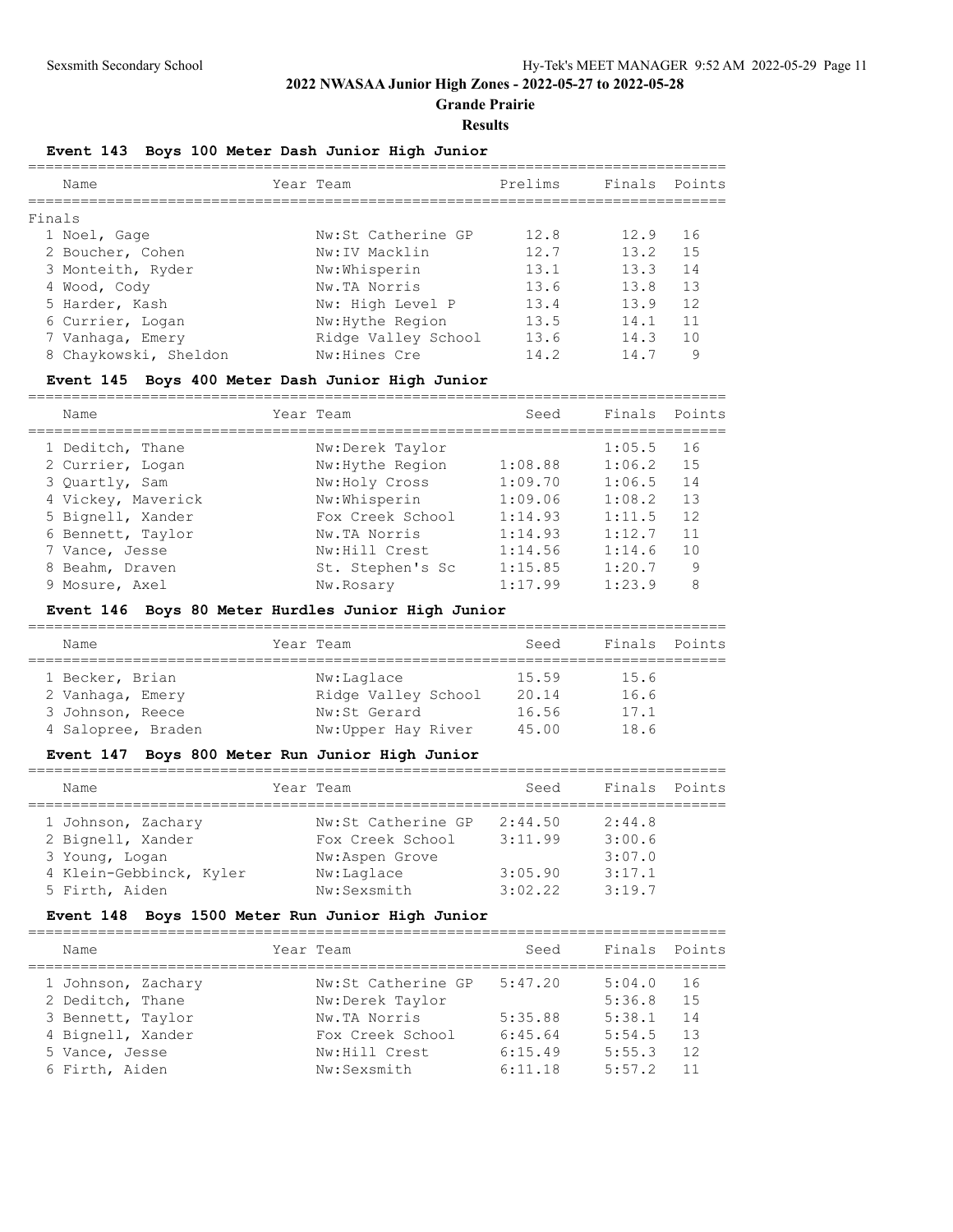**Grande Prairie**

================================================================================

#### **Results**

#### **....Event 148 Boys 1500 Meter Run Junior High Junior**

| 7 Wiebe, Zackary    | Nw:Zone Team     | 6:32.00 | 6:00.5 10 |  |
|---------------------|------------------|---------|-----------|--|
| 8 Henheffer, Sawyer | Nw:Whisperin     | 6:10.93 | 6:24.69   |  |
| 9 Luciak, Bronson   | Fox Creek School | 7:48.04 | 7:04.7 8  |  |

#### **Event 149 Boys 3000 Meter Run Junior High Junior**

| Name                |  | Year Team                   | Seed     | Finals Points |  |  |  |
|---------------------|--|-----------------------------|----------|---------------|--|--|--|
|                     |  |                             |          |               |  |  |  |
| 1 Johnson, Zachary  |  | Nw:St Catherine GP 12:00.00 |          | 11:50.3       |  |  |  |
| 2 Dietzen, Easton   |  | Hillside Jr/S               | 13:34.04 | 13:29.6       |  |  |  |
| 3 Norris, Juri      |  | Hillside Jr/S               | 14:50.47 | 14:54.8       |  |  |  |
| 4 Henheffer, Sawyer |  | Nw:Whisperin                | 14:02.31 | 15:12.9       |  |  |  |

#### **Event 150 Boys Long Jump Junior High Junior**

| Name                 | Year Team           | Seed  | Finals Points |  |
|----------------------|---------------------|-------|---------------|--|
| 1 Nazarenko, Vlad    | Fox Creek School    | 4.42m | 4.12m         |  |
| 2 Rochon, Oliver     | Nw:Ecole Montrose   |       | 4.11m         |  |
| 3 Noel, Gage         | Nw:St Catherine GP  | 4.51m | 4.09m         |  |
| 4 Tindale, Eli       | Ridge Valley School | 3.99m | 4.00m         |  |
| 5 Krisko, Finley     | Nw:Harry Bal        | 3.90m | 3.76m         |  |
| 5 Funk, Eric         | Nw:Elmworth         | 3.85m | 3.76m         |  |
| 7 Giesbrecht, Jordan | Nw:Menno Simons     | 3.14m | 3.32m         |  |
| 8 Bennett, Taylor    | Nw.TA Norris        | 3.44m | 3.20m         |  |
| 9 Giesbrecht, Lukas  | Nw:Menno Simons     | 2.97m | 3.10m         |  |
| 10 Mosure, Axel      | Nw.Rosary           | 3.05m | 3.08m         |  |
| 11 VanPatten, Aden   | Nw: High Level P    | 3.22m | 3.03m         |  |

### **Event 151 Boys Triple Jump Junior High Junior**

================================================================================ Name Year Team Seed Finals Points ================================================================================ 1 Harder, Kash Nw: High Level P 8.75m 9.47m 16 2 Becker, Brian Mw:Laglace 8.14m 8.43m 15 3 Beaudoin, Ashton Nw:St Catherine GP 7.09m 8.33m 14 4 Mosure, Axel Nw.Rosary 8.30m 7.97m 13 5 Pangan, Jomar Fox Creek School 7.76m 7.96m 12 6 Bartsch, Michael Nw:Hill Crest 7.55m 7.39m 11 7 Middlestadt, Henry Nw:Whisperin 7.85m 7.20m 10 -- 's Heeren-Blake, Daniel Nw:Zone Team 5.18m DQ

### **Event 152 Boys High Jump Junior High Junior**

| Name               | Year Team        | Seed  | Finals Points |  |
|--------------------|------------------|-------|---------------|--|
| 1 Hyman, Dihan     | Nw:Bezanson      | 1.50m | 1.36m         |  |
| 2 Beahm, Draven    | St. Stephen's Sc | 1.20m | 1.30m         |  |
| -- Wiebe, Zackary  | Nw:Zone Team     | 1.25m | NΗ            |  |
| -- Nazarenko, Vlad | Fox Creek School | 1.45m | NΗ            |  |
| -- Vance, Jesse    | Nw:Hill Crest    | 1.27m | ΝH            |  |
|                    |                  |       |               |  |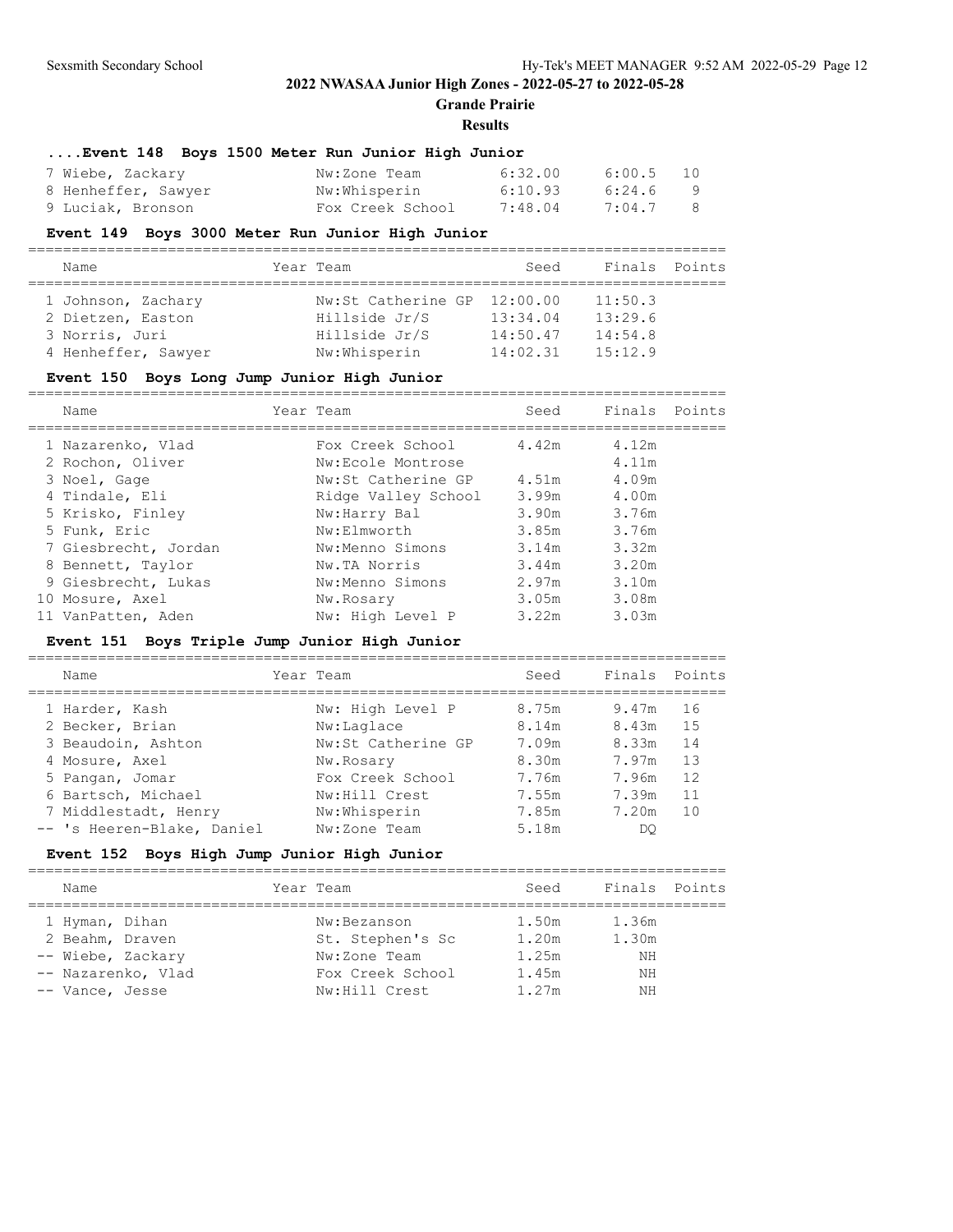**Grande Prairie**

#### **Results**

### **Event 154 Boys Shot Put Junior High Junior**

| Name                 | Year Team          | Seed   | Finals | Points |
|----------------------|--------------------|--------|--------|--------|
| 1 Saville, Rigley    | Hillside Jr/S      | 10.12m | 10.00m |        |
| 2 Driedger, Koen     | Nw:Grande Pr       |        | 9.48m  |        |
| 3 Vickey, Maverick   | Nw:Whisperin       | 9.34m  | 8.70m  |        |
| 4 Walker, Dylan      | Nw: Hythe Region   | 9.13m  | 8.67m  |        |
| 5 Bautista, Isaac    | Nw: High Level P   | 6.52m  | 7.55m  |        |
| 6 Zacharias, Phillip | Nw:Menno Simons    | 6.42m  | 7.43m  |        |
| 7 Gass, Cooper       | Nw:St Catherine GP | 7.99m  | 6.98m  |        |
| 8 Mohr, Riley        | Nw:Zone Team       | 5.27m  | 5.92m  |        |

### **Event 155 Boys Discus Throw Junior High Junior**

================================================================================

| Name                  |                   | Seed      |        |               |
|-----------------------|-------------------|-----------|--------|---------------|
| 1 Walker, Dylan       | Nw: Hythe Region  | 27.98m    | 27.74m | 16            |
| 2 Vickey, Maverick    | Nw:Whisperin      | 27.98m    | 26.64m | 15            |
| 3 Smith, James        | Nw:Ecole Montrose |           | 26.04m | 14            |
| 4 Saville, Rigley     | Hillside Jr/S     | 17.50m    | 24.84m | 13            |
| 5 Chaykowski, Sheldon | Nw: Hines Cre     | 21.97m    | 24.12m | 12            |
| 6 Rollins, Nolan      | Nw.TA Norris      | 21.50m    | 21.56m | 11            |
| 7 Gomuwka, Reid       | Fox Creek School  | 18.00m    | 20.54m | 10            |
| 8 Chiasson, Emmet     | Nw:St Gerard      | 22.47m    | 18.64m | 9             |
| 9 Bartsch, Michael    | Nw:Hill Crest     | 17.20m    | 16.30m | 8             |
| Kubbernus, Deo        | Nw:Hines Cre      | 16.95m    | 16.08m | 7             |
|                       |                   | Year Team |        | Finals Points |

## **Event 156 Boys Javelin Throw Junior High Junior**

| Name              | Year Team          | Seed   | Finals Points |  |
|-------------------|--------------------|--------|---------------|--|
| 1 Rollins, Nolan  | Nw.TA Norris       | 26.50m | 27.52m        |  |
| 2 Walker, Dylan   | Nw: Hythe Region   | 22.50m | 26.14m        |  |
| 3 Kane, Preston   | Nw: Helen E Taylor | 23.89m | 21.54m        |  |
| 4 Kubbernus, Deo  | Nw:Hines Cre       | 16.82m | 19.84m        |  |
| 5 Auger, Raylend  | Nw:Rocky Lane      | 17.78m | 17.94m        |  |
| 6 VanPatten, Aden | Nw: High Level P   | 16.90m | 16.04m        |  |
| 7 Kubejko, Conner | Hillside Jr/S      | 18.32m | 10.60m        |  |

## **Event 157 Boys 100 Meter Dash Junior High Intermed**

| Name                    | Year Team        | Seed  | Prelims           | H#             |
|-------------------------|------------------|-------|-------------------|----------------|
| Preliminaries           |                  |       |                   |                |
| 1 Black, Angus          | Nw.Holy Family   | 12.42 | 12.00 2           |                |
| 2 Ayemon, Othniel       | Nw:Aspen Grove   |       | 12.50 1           |                |
| 3 Kutz, Ethan           | Nw:St Clements   | 12.97 | 12.70 1           |                |
| 4 Dyck, Caleb           | Nw:Hill Crest    | 14.31 | 13.40 2           |                |
| 5 Altidor, Nickendy     | Nw: High Level P | 13.00 | $13.30 \quad 1$   |                |
| 6 Boman, Brody          | Hillside Jr/S    | 14.19 | 13.50 2           |                |
| 7 Lamb, Lucah           | Fox Creek School | 14.09 | 13.6 <sub>q</sub> | $\overline{1}$ |
| 8 Brousseau, Alex       | Nw:Fairview      | 14.59 | $14.3q$ 2         |                |
| 9 Walmsley, Blake       | Nw: Hines Cre    | 15.90 | $15.3 \t1$        |                |
| -- Skene, Brodi         | Nw:Sexsmith      | 12.91 | DO                | 2              |
| -- Anderson, Oddo       | Nw.Rosary        | 13.26 | DO.               | 1              |
| -- Martel-Berg, Braxton | Nw:Elmworth      | 13.02 | DO                | 2              |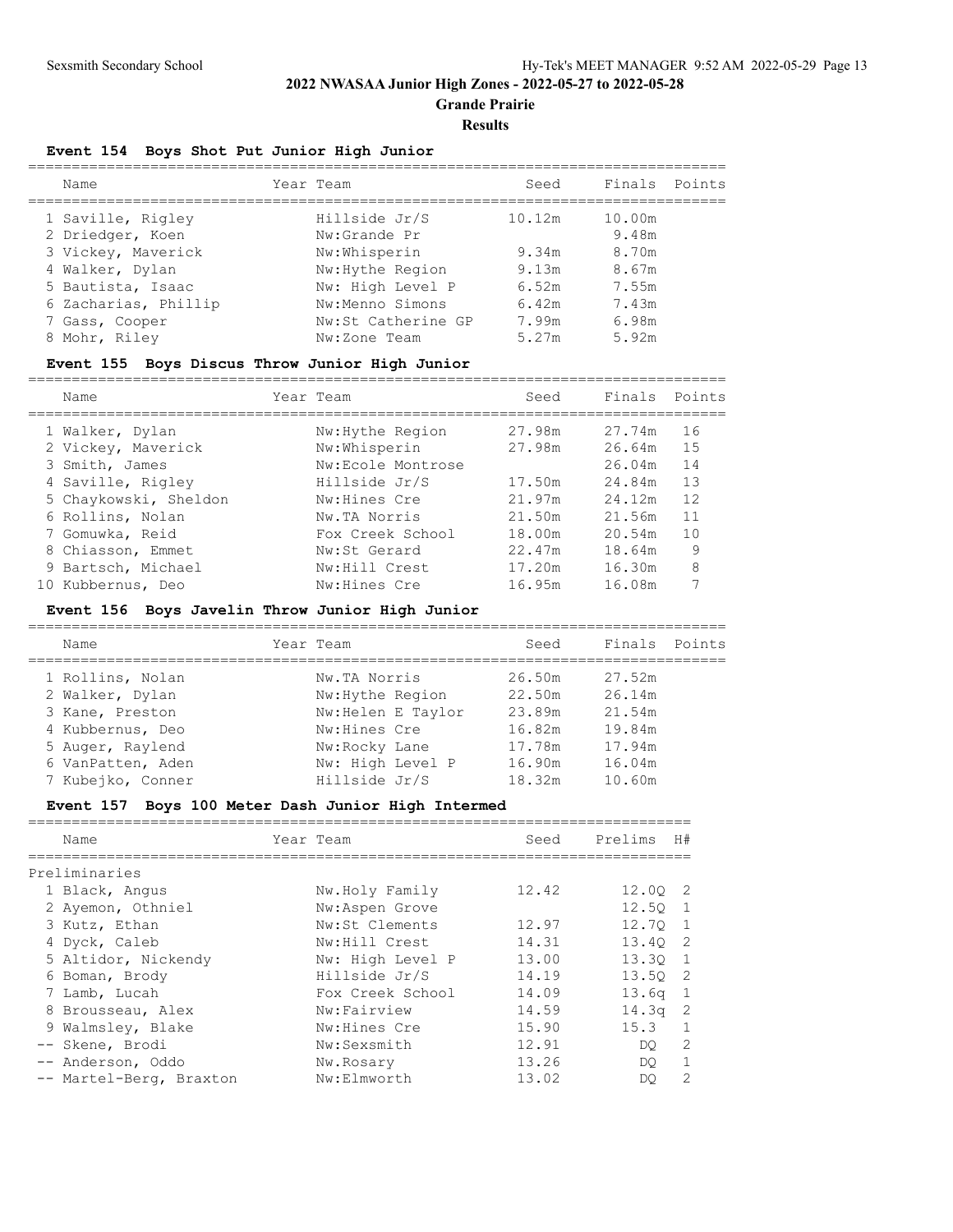**Grande Prairie**

#### **Results**

# **Event 157 Boys 100 Meter Dash Junior High Intermed**

| Name                | Year Team        | Prelims | Finals Points |     |
|---------------------|------------------|---------|---------------|-----|
| Finals              |                  |         |               |     |
| 1 Black, Angus      | Nw.Holy Family   | 12.0    | 12.5          | 16  |
| 2 Altidor, Nickendy | Nw: High Level P | 13.3    | 12.7          | 1.5 |
| 3 Ayemon, Othniel   | Nw:Aspen Grove   | 12.5    | 12.9          | 14  |
| 4 Kutz, Ethan       | Nw:St Clements   | 12.7    | 13.2          | 13  |
| 5 Dyck, Caleb       | Nw: Hill Crest   | 13.4    | 14.1          | 12  |
| 6 Lamb, Lucah       | Fox Creek School | 13.6    | 14.2          | 11  |
| 7 Brousseau, Alex   | Nw:Fairview      | 14.3    | 14.9          | 1 N |
|                     |                  |         |               |     |

### **Event 158 Boys 200 Meter Dash Junior High Intermed**

============================================================================ Name Year Team Seed Prelims H#

| name                 | rear ream           | seea  | Preiims         | H \#           |
|----------------------|---------------------|-------|-----------------|----------------|
| Preliminaries        |                     |       |                 |                |
| 1 Altidor, Nickendy  | Nw: High Level P    | 27.96 | 27.40 2         |                |
| 2 Morris, Corbyn     | Nw: Hythe Region    | 29.63 | 29.80 1         |                |
| 3 Sagmeister, Kayden | Nw:Alexander Forbes |       | 28.30 2         |                |
| 4 Boman, Brody       | Hillside Jr/S       | 31.42 | $30.20 \quad 1$ |                |
| 5 Dow, Ouinton       | Nw:Sexsmith         | 29.02 | 30.302          |                |
| 6 Rebalkin, Kylan    | Nw.Glenmary         | 29.11 | 31.50 1         |                |
| 7 Baxter, Adrian     | St. Stephen's Sc    | 31.55 | 31.8a           | $\overline{2}$ |
| 8 Peters, Shawn      | Nw: Hill Crest      | 31.53 | 33.4q           | $\overline{2}$ |
| 9 Dubrule, Alex      | Nw:Georges P        | 40.00 | 33.7            | $\mathcal{P}$  |

#### **Event 158 Boys 200 Meter Dash Junior High Intermed**

|        | Name                 | Year Team           | Prelims | Finals | Points |
|--------|----------------------|---------------------|---------|--------|--------|
| Finals |                      |                     |         |        |        |
|        | 1 Sagmeister, Kayden | Nw:Alexander Forbes | 28.3    | 28.3   |        |
|        | 2 Altidor, Nickendy  | Nw: High Level P    | 27.4    | 28.6   |        |
|        | 3 Morris, Corbyn     | Nw: Hythe Region    | 29.8    | 28.9   |        |
|        | 4 Boman, Brody       | Hillside Jr/S       | 30.2    | 31.0   |        |
|        | 5 Rebalkin, Kylan    | Nw.Glenmary         | 31.5    | 31.7   |        |
|        | 6 Baxter, Adrian     | St. Stephen's Sc    | 31.8    | 31.8   |        |

## **Event 159 Boys 400 Meter Dash Junior High Intermed**

| Name                  | Year Team          | Seed    | Finals Points |                |
|-----------------------|--------------------|---------|---------------|----------------|
| 1 Casey, Cohen        | Nw:Grande Pr       |         | 1:03.9        | 16             |
| 2 Altidor, Nickendy   | Nw: High Level P   | 1:09.65 | 1:06.0        | 15             |
| 3 Morris, Corbyn      | Nw: Hythe Region   | 1:08.28 | 1:06.3        | 14             |
| 4 Krauskopf, Korbin   | Nw: Helen E Taylor | 1:07.25 | 1:06.6        | 13             |
| 5 Kutz, Ethan         | Nw:St Clements     | 1:05.70 | 1:07.2        | 12             |
| 6 Karlson, Ransom     | Nw.Rosary          | 1:12.40 | 1:08.2        | 11             |
| 7 Hicks, Myles        | Nw:Georges P       | 3:00.00 | 1:08.5        | 1 <sub>0</sub> |
| 8 Rebalkin, Kylan     | Nw.Glenmary        | 1:12.90 | 1:12.1        | 9              |
| 9 Dubrule, Alex       | Nw:Georges P       | 2:00.00 | 1:14.8        | 8              |
| 10 Kristensen, Xander | Hillside Jr/S      | 1:24.33 | 1:16.1        |                |
|                       |                    |         |               |                |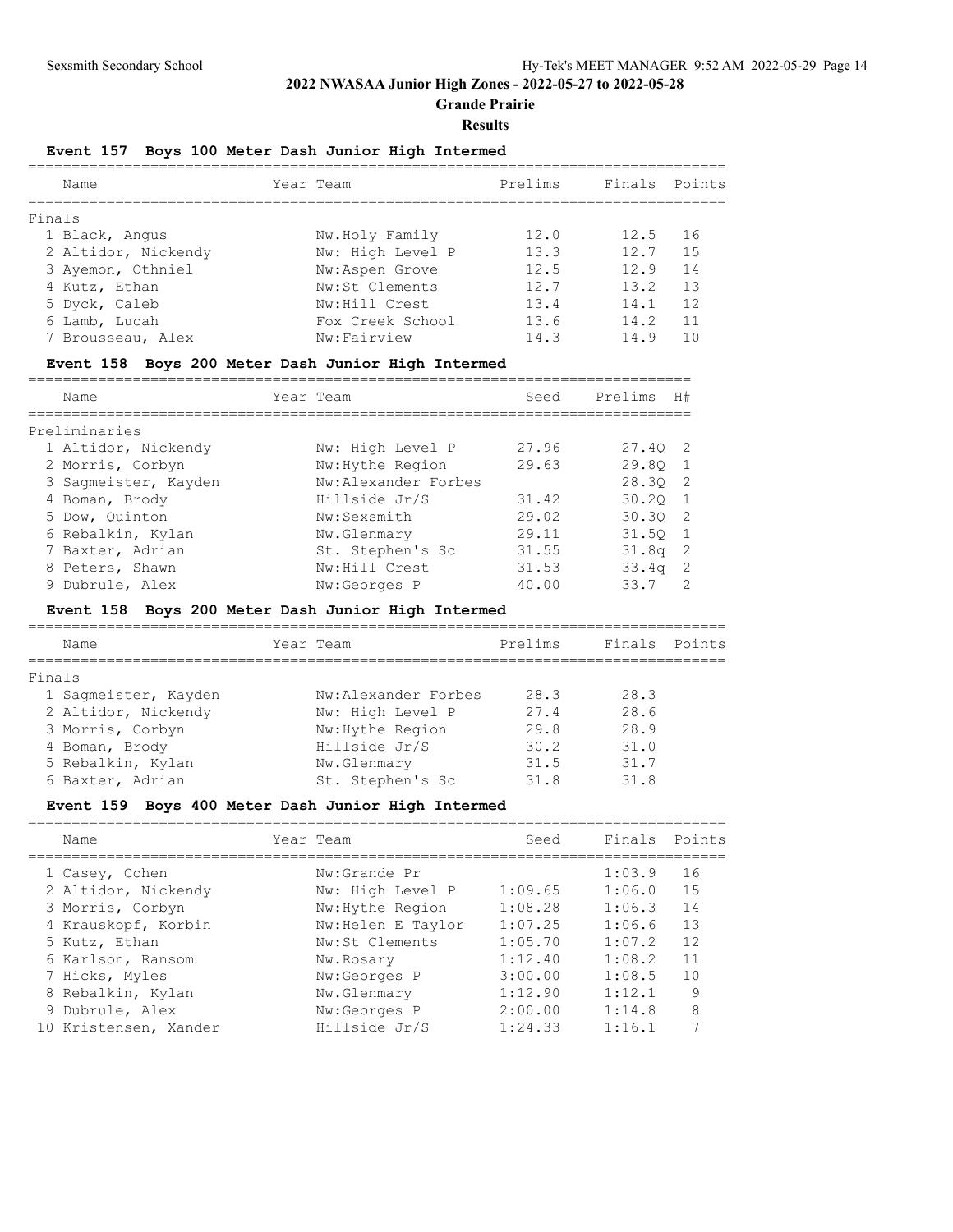**Grande Prairie**

#### **Results**

## **Event 160 Boys 100 Meter Hurdles .84 cm Junior High Intermed**

| Name              | Year Team          | Seed  | Finals Points |  |
|-------------------|--------------------|-------|---------------|--|
| 1 Schaefer, Jesse | Nw: Helen E Taylor | 14.58 | 18.9          |  |
| 2 Burns, Parker   | Nw:Fairview        | 20.47 | 20.4          |  |
| 3 Bergen, Noah    | Nw:Clairmont       | 15.74 | 20.4          |  |
| 4 Arnold, Damon   | Nw:St Mary's       | 21.39 | 21.3          |  |
| 5 Noussek, Jakob  | Nw.TA Norris       | 21.37 | 21.6          |  |
| 6 Penner, Steven  | Nw: Hill Crest     | 45.00 | 2.5.8         |  |

## **Event 161 Boys 800 Meter Run Junior High Intermed**

| Name              | Year Team      | Seed    | Finals Points |  |
|-------------------|----------------|---------|---------------|--|
| 1 Armstrong, Will | Nw:Aspen Grove |         | 2:35.0        |  |
| 2 Gaunt, Joel     | Nw:Whisperin   | 2:50.42 | 2:50.9        |  |
| 3 Nyland, Noah    | Nw:Laglace     | 2:50.08 | 2:51.6        |  |
| 4 Hicks, Myles    | Nw:Georges P   | 8:00.00 | 2:53.2        |  |
| 5 Karlson, Ransom | Nw.Rosary      | 2:52.59 | 2:54.0        |  |
| 6 Robinson, Cody  | Nw.Glenmary    | 3:17.25 | 3:12.5        |  |
|                   |                |         |               |  |

## **Event 162 Boys 1500 Meter Run Junior High Intermed**

| Name                | Year Team         | Seed     | Finals Points |     |
|---------------------|-------------------|----------|---------------|-----|
| 1 Vigen, Shea       | Nw:Aspen Grove    |          | 4:55.6        | 16  |
| 2 Nelson, Cy        | Nw:Sexsmith       | 5:17.53  | 4:55.9        | 1.5 |
| 3 Hicks, Myles      | Nw:Georges P      | 11:00.00 | 5:52.3        | 14  |
| 4 Jamieson, Quincey | Nw:Mother Theresa | 5:54.70  | 6:07.8        | 13  |
| 5 Lamb, Lucah       | Fox Creek School  | 6:18.70  | 6:11.5        | 12  |
| 6 Robinson, Cody    | Nw.Glenmary       | 7:04.15  | 6:25.3        | 11  |
| 7 Neilson, Tristin  | Nw: Hines Cre     | 8:45.00  | 9:43.9        |     |
|                     |                   |          |               |     |

### **Event 164 Boys Long Jump Junior High Intermed**

| Name |                                                                                                                                                                                                                                            |                    | Seed      | Finals | Points |
|------|--------------------------------------------------------------------------------------------------------------------------------------------------------------------------------------------------------------------------------------------|--------------------|-----------|--------|--------|
|      |                                                                                                                                                                                                                                            | Nw:Riverstone      |           | 5.25m  | 16     |
|      |                                                                                                                                                                                                                                            | Nw.Holy Family     | 4.34m     | 5.22m  | 1.5    |
|      |                                                                                                                                                                                                                                            | Hillside Jr/S      | 4.59m     | 5.12m  | 14     |
|      |                                                                                                                                                                                                                                            | Nw:La Crete Public | 4.28m     | 5.01m  | 13     |
|      |                                                                                                                                                                                                                                            | Nw:Helen E Taylor  | 4.27m     | 4.70m  | 11.50  |
|      |                                                                                                                                                                                                                                            | Nw:Fairview        | 4.18m     | 4.70m  | 11.50  |
|      |                                                                                                                                                                                                                                            | Nw: Hythe Region   | 4.25m     | 4.68m  | 10     |
|      |                                                                                                                                                                                                                                            | Nw.Glenmary        | 3.90m     | 4.61m  | 9      |
|      |                                                                                                                                                                                                                                            | Nw:Mother Theresa  |           | 4.48m  | 8      |
|      |                                                                                                                                                                                                                                            | Nw:Hill Crest      | 4.37m     | 4.36m  | 7      |
|      |                                                                                                                                                                                                                                            | Fox Creek School   | 4.50m     | 4.33m  | 6      |
|      |                                                                                                                                                                                                                                            | Nw:Fairview        | 41.00m    | 4.08m  | 5      |
|      | 1 Tucker, Josh<br>2 Black, Angus<br>3 Boman, Brody<br>4 Neudorf, Chase<br>5 Krauskopf, Korbin<br>5 Burns, Parker<br>7 Morris, Corbyn<br>8 Rebalkin, Kylan<br>9 Kostyniuk, A<br>10 Peters, Shawn<br>Lamb, Lucah<br>11<br>12 Brousseau, Alex |                    | Year Team |        |        |

### **Event 165 Boys Triple Jump Junior High Intermed**

| Name                             | Year Team                      | Seed           | Finals Points  |  |
|----------------------------------|--------------------------------|----------------|----------------|--|
| 1 Dyck, Caleb<br>2 Peters, Shawn | Nw:Hill Crest<br>Nw:Hill Crest | 8.92m<br>9.22m | 9.69m<br>9.40m |  |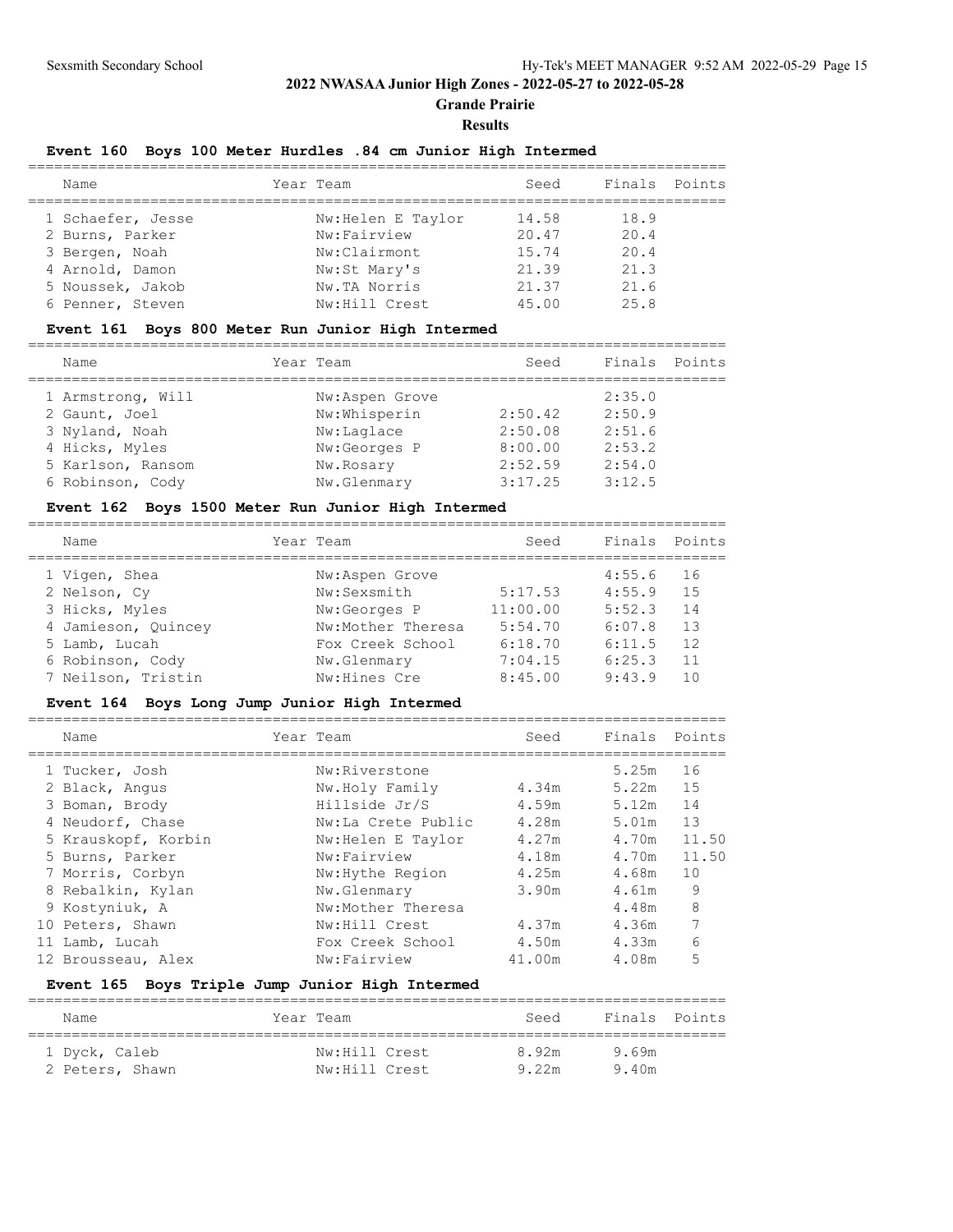**Grande Prairie**

#### **Results**

#### **....Event 165 Boys Triple Jump Junior High Intermed**

| 3 Karlson, Ransom  | Nw.Rosary          | 8.60m | 9.16m |
|--------------------|--------------------|-------|-------|
| 4 Grinde, Charlie  | Nw:Elmworth        | 8.55m | 8.70m |
| 5 Deruiter, Noah   | Nw: Hythe Region   | 8.18m | 8.59m |
| 6 Tagal, Bryan     | St. Stephen's Sc   | 8.98m | 8.11m |
| 7 Gallant, Jeydan  | Nw:St Catherine GP | 7.95m | 7.77m |
| -- Trottier, Romeo | St. Stephen's Sc   | 6.05m | DO    |

#### **Event 166 Boys High Jump Junior High Intermed**

================================================================================ Name Year Team Seed Finals Points ================================================================================ 1 Brown, Owen Nw:St Mary's 1.06m 1.54m 16 2 Neudorf, Chase  $Nw:$  La Crete Public  $1.48m$   $1.53m$   $14.50$  2 Goodbrand, Weston Nw:Elmworth 1.45m 1.53m 14.50 4 Doran, Myden Nw:Georges P 1.38m 1.50m 13 5 Karlson, Ransom Nw.Rosary 1.35m 1.45m 11.50 5 Boman, Brody Hillside Jr/S 1.41m 1.45m 11.50 7 Burns, Parker Nw:Fairview 1.45m 1.40m 9 7 Bruder, Branden Hillside Jr/S 1.43m 1.40m 9 7 Summach, Bo Nw:Sexsmith 1.44m 1.40m 9 -- Black, Angus Nw.Holy Family 1.45m FAIL -- Dyck, Caleb Nw:Hill Crest 1.47m FAIL

#### **Event 168 Boys Shot Put Junior High Intermed**

| Name                | Year Team          | Seed   | Finals Points |    |
|---------------------|--------------------|--------|---------------|----|
| 1 Nelson, Cy        | Nw:Sexsmith        | 10.29m | 10.07m        | 16 |
| 2 Brake, Alex       | Nw:Helen E Taylor  | 9.38m  | 9.65m         | 15 |
| 3 Stewart, Morgan   | Nw:Mother Theresa  | 8.99m  | 9.58m         | 14 |
| 4 Cardinal, Nolan   | Nw:La Crete Public | 9.00m  | 9.06m         | 13 |
| 5 Grumbach, Ryan    | Fox Creek School   | 8.57m  | 8.97m         | 12 |
| 6 Cortez, Calix     | St. Stephen's Sc   | 9.78m  | 8.92m         | 11 |
| 7 Wakefield, Aiden  | Nw:Ecole Montrose  |        | 8.82m         | 10 |
| 8 Langdon, Fredrick | Nw.TA Norris       | 6.83m  | 7.99m         | 9  |
| -- Penner, Steven   | Nw:Hill Crest      | 6.61m  | DO            |    |
|                     |                    |        |               |    |

### **Event 169 Boys Discus Throw Junior High Intermed**

| Name                | Year Team        | Seed   | Finals | Points |
|---------------------|------------------|--------|--------|--------|
| 1 Goodbrand, Weston | Nw:Elmworth      | 29.37m | 27.02m |        |
| 2 Langdon, Fredrick | Nw.TA Norris     | 21.34m | 20.96m |        |
| 3 Pedersen, Lani    | Hillside Jr/S    | 24.38m | 20.32m |        |
| 4 Grumbach, Ryan    | Fox Creek School | 19.88m | 19.76m |        |
| 5 Jefferies, Austin | Nw:Grande Pr     |        | 19.30m |        |
| 6 Hicks, Myles      | Nw:Georges P     | 21.50m | 18.76m |        |
| 7 Harmer, Dawsen    | Nw:St Mary's     | 22.03m | 15.34m |        |
| 8 Kobbert, Kasch    | Nw: Hines Cre    | 15.90m | 13.00m |        |
|                     |                  |        |        |        |

### **Event 170 Boys Javelin Throw Junior High Intermed**

| Name          | Year Team     | Seed          | Finals Points |  |
|---------------|---------------|---------------|---------------|--|
| 1 Dyck, Caleb | Nw:Hill Crest | 28.94m 31.10m |               |  |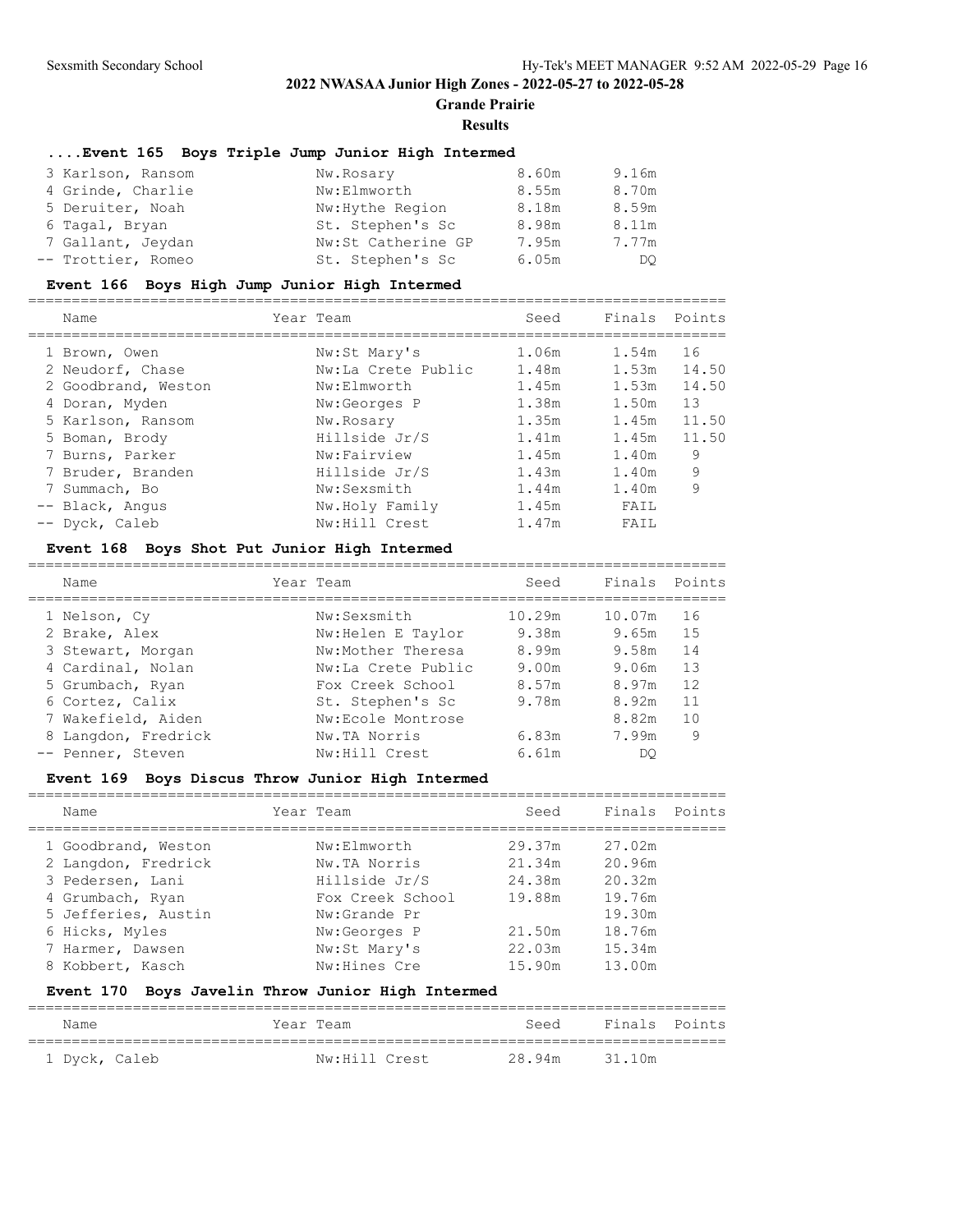**Grande Prairie**

#### **Results**

## **....Event 170 Boys Javelin Throw Junior High Intermed**

| 2 Kristensen, Xander | Hillside Jr/S  | 25.56m | 29.02m |
|----------------------|----------------|--------|--------|
| 3 Langdon, Fredrick  | Nw.TA Norris   | 23.56m | 23.52m |
| 4 Belcourt, Matthew  | Hillside Jr/S  | 24.70m | 23.36m |
| 5 Kabende, Emani     | Nw:ecole Nou   | 21.23m | 22.32m |
| 6 Lozano, Gavriel    | Nw.Holy Family | 19.80m | 21.34m |
| 7 Kobbert, Kasch     | Nw:Hines Cre   | 16.59m | 20.06m |

#### **Event 171 Boys 100 Meter Dash Junior High Senior**

| Name               | Year Team        | Seed  | Prelims           |
|--------------------|------------------|-------|-------------------|
| Preliminaries      |                  |       |                   |
| 1 Belcourt, Joshua | Hillside Jr/S    | 13.79 | 12.6q             |
| 2 Taylor, Brandon  | Fox Creek School | 13.95 | 12.6 <sub>q</sub> |
| 3 Gray, Elliot     | Nw: High Level P | 13.82 | 12.7 <sub>q</sub> |
| 4 Voke, Logan      | Nw:st John P     |       | 12.9q             |
| 5 Bautista, Tode   | Nw: High Level P | 14.59 | 13.8q             |
| 6 Lethwinitz, Seth | Nw:Fairview      | 16.00 | 14.4q             |
| -- Dowell, Kegan   | Nw:Sexsmith      | 12.00 | DO                |

#### **Event 171 Boys 100 Meter Dash Junior High Senior**

================================================================================ Name **1988 Team** Prelims Finals Points Remer ================================================================================ Finals 1 Taylor, Brandon Fox Creek School 12.6 12.7 16 2 Belcourt, Joshua Hillside Jr/S 12.6 12.7 15 3 Gray, Elliot Nw: High Level P 12.7 12.8 14 4 Voke, Logan Nw:st John P 12.9 14.0 13 5 Lethwinitz, Seth Nw:Fairview 14.4 14.9 12

### **Event 172 Boys 200 Meter Dash Junior High Senior**

| Name               | Year Team        | Seed  | Prelims |
|--------------------|------------------|-------|---------|
|                    |                  |       |         |
| Preliminaries      |                  |       |         |
| 1 Villiger, Ethan  | Nw:St Mary's     |       | 27.2q   |
| 2 Dufour, Sam      | Spirit River     | 26.00 | 27.5q   |
| 3 Gray, Elliot     | Nw: High Level P | 28.59 | 27.7q   |
| 4 Lavoie, Brayden  | Hillside Jr/S    | 28.93 | 28.0q   |
| 5 Ford, Alex       | Nw: High Level P | 30.37 | 28.7q   |
| 6 Bennett, Logan   | Nw.Peace River   | 28.00 | 29.7q   |
| 7 Lethwinitz, Seth | Nw:Fairview      | 32.25 | 32.1q   |

### **Event 172 Boys 200 Meter Dash Junior High Senior**

|        | Name              | Year Team |                  | Prelims | Finals Points |  |
|--------|-------------------|-----------|------------------|---------|---------------|--|
| Finals |                   |           |                  |         |               |  |
|        | 1 Villiger, Ethan |           | Nw:St Mary's     | 27.2    | 27.2          |  |
|        | 2 Dufour, Sam     |           | Spirit River     | 27.5    | 27.5          |  |
|        | 3 Gray, Elliot    |           | Nw: High Level P | 27.7    | 27.7          |  |
|        | 4 Lavoie, Brayden |           | Hillside Jr/S    | 28.0    | 28.0          |  |
|        | 5 Ford, Alex      |           | Nw: High Level P | 28.7    | 28.7          |  |
|        | 6 Bennett, Logan  |           | Nw.Peace River   | 29.7    | 29.7          |  |
|        |                   |           |                  |         |               |  |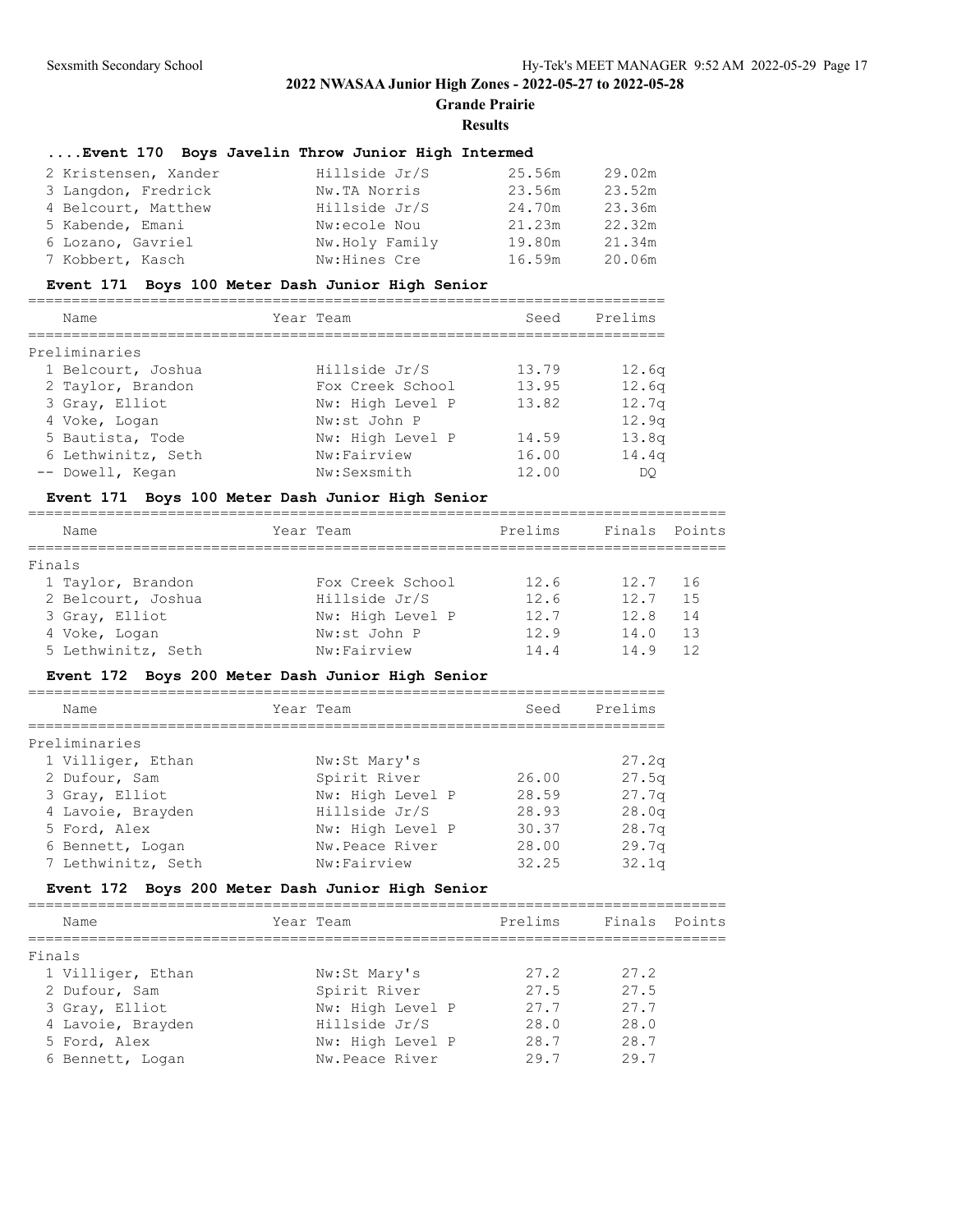**Grande Prairie**

#### **Results**

## **....Event 172 Boys 200 Meter Dash Junior High Senior**

7 Lethwinitz, Seth Nw:Fairview 32.1 32.1

### **Event 173 Boys 400 Meter Dash Junior High Senior**

| Name                               | Year Team                    | Seed               | Finals Points  |           |
|------------------------------------|------------------------------|--------------------|----------------|-----------|
| 1 Dufour, Sam<br>2 Villiger, Ethan | Spirit River<br>Nw:St Mary's | 1:01.00<br>1:01.80 | 59.0<br>1:00.2 | 16<br>1.5 |
| 3 Gray, Elliot                     | Nw: High Level P             | 1:05.92            | 1:02.4         | 14        |
| 4 Nahachick, Nathaniel             | Nw: High Level P             | 1:09.43            | 1:05.4         | 13        |
| 5 Johner, Harley                   | Nw:Sexsmith                  | 1:06.62            | 1:05.7         | 12        |
| 6 Hudson, Brock                    | Fox Creek School             | 1:11.10            | 1:07.0         | 11        |
| 7 Moore, Max                       | Hillside Jr/S                | 1:12.49            | 1:10.6         | 10        |
|                                    |                              |                    |                |           |

### **Event 174 Boys 100 Meter Hurdles Junior High Senior**

| Name                  | Year Team    | Seed     | Finals Points |  |
|-----------------------|--------------|----------|---------------|--|
| 1 Naude, Larian       | Nw:Bezanson  | 15:25.00 | 19.1          |  |
| 2 Stefan, Vaughn      | Nw:Bezanson  | 15:41.00 | 19.4          |  |
| 2 Heighington, Jayden | Nw:St Mary's | 21.43    | 19.4          |  |

### **Event 175 Boys 800 Meter Run Junior High Senior**

| Name                 | Year Team     | Seed    | Finals Points |  |
|----------------------|---------------|---------|---------------|--|
|                      |               |         |               |  |
| 1 Timanson, Jay      | Nw:St Joseph  | 2:22.90 | 2:36.4        |  |
| 2 Lavoie, Brayden    | Hillside Jr/S | 2:55.89 | 2:51.2        |  |
| 3 McKechnie, Brendan | Nw:Peace Wap  | 2:40.62 | 2:52.9        |  |

### **Event 176 Boys 1500 Meter Run Junior High Senior**

| Name                 | Year Team        | Seed    | Finals Points |     |  |  |  |  |
|----------------------|------------------|---------|---------------|-----|--|--|--|--|
| 1 Deathe, Josh       | Nw:St Mary's     | 5:12.50 | $4:45.7$ 16   |     |  |  |  |  |
| 2 Taylor, Brandon    | Fox Creek School | 6:08.80 | 5:37.0        | 15  |  |  |  |  |
| 3 McKechnie, Brendan | Nw: Peace Wap    | 5:59.01 | 5:38.9        | -14 |  |  |  |  |
| 4 Fleming, Walker    | Hillside Jr/S    | 6:45.48 | 5:49.0        | 13  |  |  |  |  |

### **Event 177 Boys 3000 Meter Run Junior High Senior**

| Name                                   | Year Team                    | Seed                 | Finals Points      |  |
|----------------------------------------|------------------------------|----------------------|--------------------|--|
| 1 Deathe, Josh<br>2 McKechnie, Brendan | Nw:St Mary's<br>Nw:Peace Wap | 11:00.00<br>13:04.01 | 11:07.9<br>13:16.4 |  |

#### **Event 178 Boys Long Jump Junior High Senior**

| Name |                   | Year Team |                  | Seed  |          | Finals Points |
|------|-------------------|-----------|------------------|-------|----------|---------------|
|      | 1 Walker, Roghan  |           | Nw: Hythe Region | 4.79m | 5.37m 16 |               |
|      | 2 Ford, Alex      |           | Nw: High Level P | 4.57m | 5.08m    | -15           |
|      | 3 Wallan, Hunter  |           | Nw:St Mary's     | 4.57m | 4.82m    | 14            |
|      | 4 Bennett, Logan  |           | Nw.Peace River   | 4.16m | 4.48m    | 13            |
|      | 5 Zavisha, Carter |           | Nw:Fairview      | 3.98m | 4.26m    | 12            |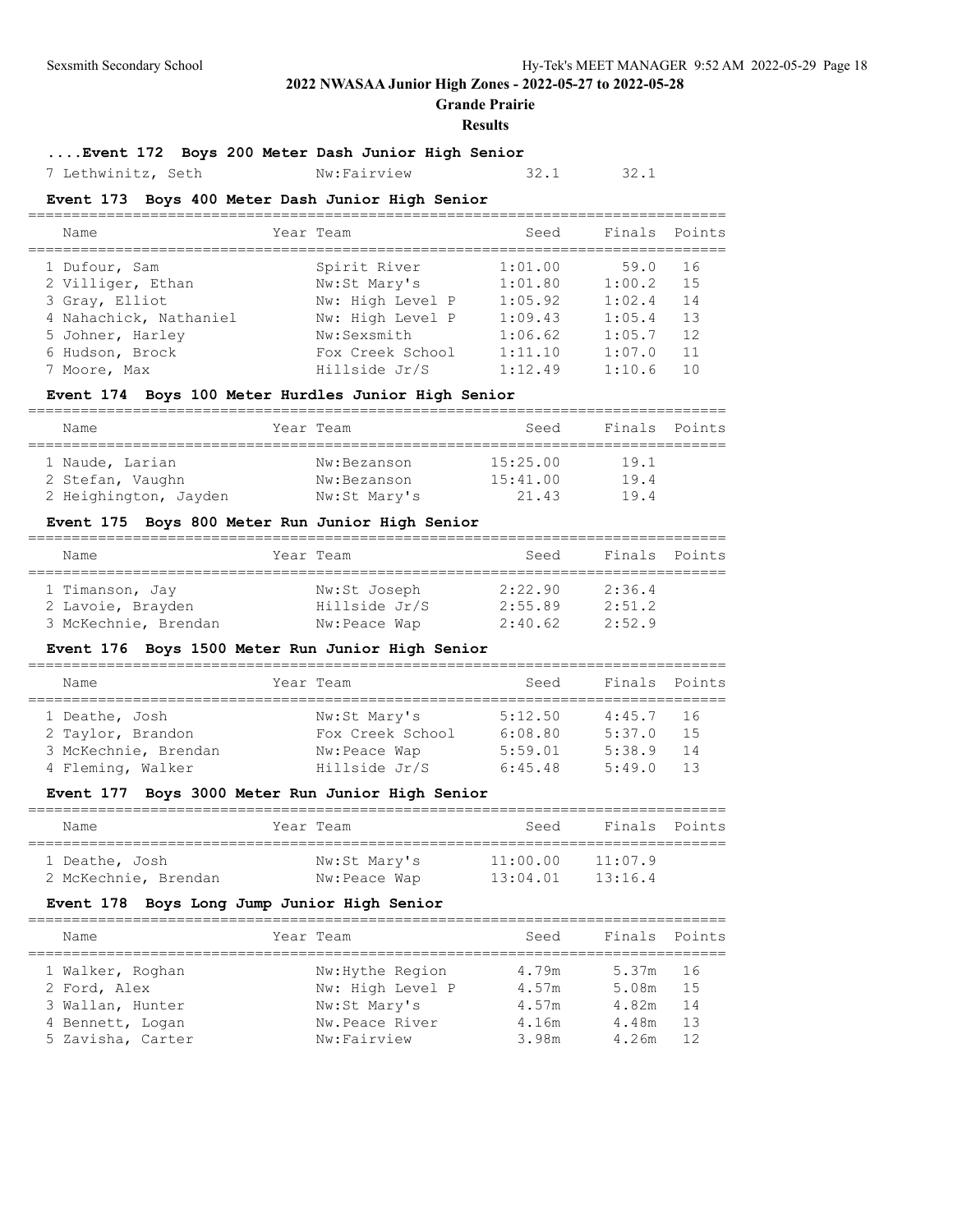**Grande Prairie**

#### **Results**

### **....Event 178 Boys Long Jump Junior High Senior**

| 6 Torda, Christian   | St. Stephen's Sc | 3.88m | 4.25m | 11  |
|----------------------|------------------|-------|-------|-----|
| 7 Visser, Jeramy     | Hillside Jr/S    | 3.93m | 4.01m | 10  |
| 8 Madrilejos, Jed    | Nw:St Andrew     | 3.62m | 4.00m | - 9 |
| 9 Bautista, Tode     | Nw: High Level P | 4.03m | 3.99m | 8   |
| -- Magnusson, Oakley | Nw.Glenmary      | 3.72m | DO.   |     |

### **Event 179 Boys Triple Jump Junior High Senior**

| Name               | Year Team        | Seed   | Finals Points |      |  |  |  |  |  |  |
|--------------------|------------------|--------|---------------|------|--|--|--|--|--|--|
| 1 Walker, Roghan   | Nw: Hythe Region | 10.05m | 10.24m        | - 16 |  |  |  |  |  |  |
| 2 Giesbrecht, Koen | Nw:Hill Crest    | 9.72m  | 9.91m         | 1.5  |  |  |  |  |  |  |
| 3 Ford, Alex       | Nw: High Level P | 10.21m | 9.66m         | 14   |  |  |  |  |  |  |
| 4 Hudson, Brock    | Fox Creek School | 8.07m  | 8.03m         | 13   |  |  |  |  |  |  |

#### **Event 180 Boys High Jump Junior High Senior**

================================================================================

| Name                 | Year Team        | Seed  | Finals Points |  |
|----------------------|------------------|-------|---------------|--|
| 1 Walker, Roghan     | Nw: Hythe Region | 1.55m | 1.56m         |  |
| 2 Belcourt, Joshua   | Hillside Jr/S    | 1.50m | 1.53m         |  |
| 3 Wallan, Hunter     | Nw:St Mary's     | 1.56m | 1.50m         |  |
| 3 Utz, Micah         | Nw:Grande Pr     |       | 1.50m         |  |
| 5 Campbell, Conner   | Nw:Sexsmith      | 1.46m | 1.45m         |  |
| 5 Kipling, Ethan     | Nw:Rocky Lane    | 1.59m | 1.45m         |  |
| 7 Ambas, Miko        | St. Stephen's Sc | 1.30m | 1.40m         |  |
| 8 Madrilejos, Jed    | Nw:St Andrew     | 1.39m | 1.35m         |  |
| -- Magnusson, Oakley | Nw.Glenmary      | 1.30m | ΝH            |  |

### **Event 182 Boys Shot Put Junior High Senior**

================================================================================ Name Year Team Seed Finals Points ================================================================================ 1 Buchanan, Logan Hillside Jr/S 10.33m 10.82m 16 2 Giesbrecht, Koen Mw:Hill Crest 9.03m 10.28m 15 3 Nahachick, Nathaniel Nw: High Level P 9.86m 9.52m 14 4 Callahan, Gage Nw.Grimshaw 6.34m 8.81m 13 5 Best, Hogan Nw:St Mary's 5.09m 8.72m 12 6 Vanpolen, Barren Nw:Sexsmith 8.27m 8.41m 11 7 Zavisha, Carter Nw:Fairview 7.95m 7.98m 10

================================================================================

#### **Event 183 Boys Discus Throw Junior High Senior**

| Name                   | Year Team        | Seed   | Finals Points |  |
|------------------------|------------------|--------|---------------|--|
| 1 Walker, Roghan       | Nw: Hythe Region | 26.85m | 24.26m        |  |
| 2 Zavisha, Carter      | Nw:Fairview      | 18.65m | 22.92m        |  |
| 3 Lario, Mac           | Nw:Sexsmith      | 25.10m | 21.90m        |  |
| 4 Giesbrecht, Koen     | Nw:Hill Crest    | 22.86m | 20.82m        |  |
| 5 Miskelly, Darion     | Fox Creek School | 22.16m | 19.86m        |  |
| 6 Goodswimmer, Emerson | Hillside Jr/S    | 22.28m | 19.26m        |  |
| 7 Janzen, Joshua       | Nw:Hill Crest    | 10.92m | 16.58m        |  |
| 7 Callahan, Gage       | Nw.Grimshaw      | 17.32m | 16.58m        |  |
| 9 Best, Hogan          | Nw:St Mary's     | 15.13m | 14.86m        |  |
|                        |                  |        |               |  |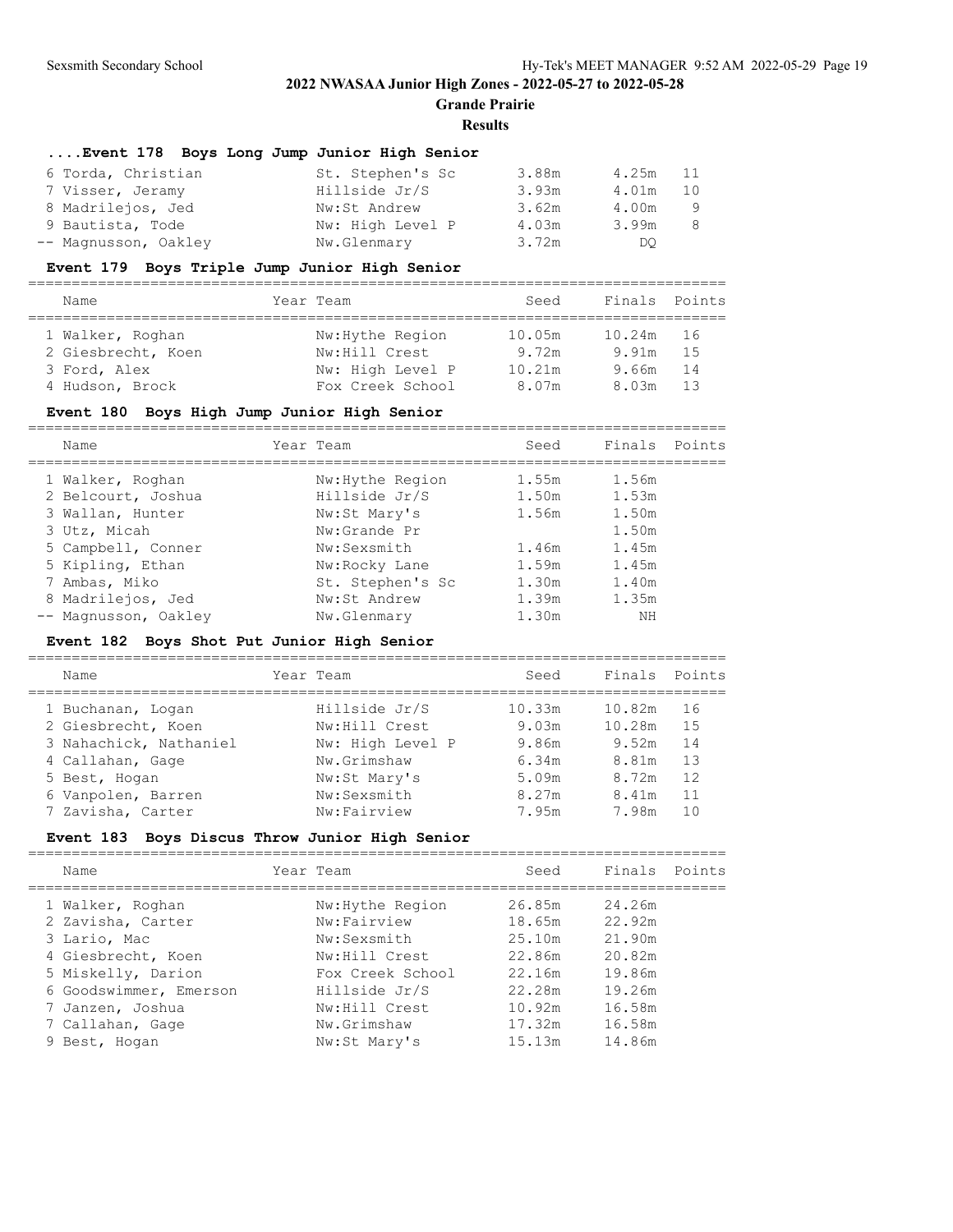**Grande Prairie**

#### **Results**

#### **Event 184 Boys Javelin Throw Junior High Senior**

| Name                 | Year Team         | Seed   | Finals | Points |
|----------------------|-------------------|--------|--------|--------|
| 1 Bennett, Logan     | Nw.Peace River    | 28.14m | 33.54m | 16     |
| 2 Miskelly, Darion   | Fox Creek School  | 31.08m | 32.96m | 15     |
| 3 Taylor, Brandon    | Fox Creek School  | 28.96m | 29.92m | 14     |
| 4 Giesbrecht, Koen   | Nw:Hill Crest     | 27.16m | 26.90m | 13     |
| 5 Rintoul, Robbie    | Nw:Bezanson       | 23.17m | 22.40m | 12     |
| 6 Kamphuis, Shane    | Nw:Zone Team      | 19.96m | 21.64m | 11     |
| 7 Lethwinitz, Seth   | Nw:Fairview       |        | 21.58m | 10     |
| 8 Janzen, Joshua     | Nw:Hill Crest     | 18.54m | 19.66m | 9      |
| -- Hansen, Logan     | Nw:Helen E Taylor | 24.73m | DO.    |        |
| Trodd, Jayden        | Nw:St Mary's      | 20.22m | DO.    |        |
| -- Magnusson, Oakley | Nw.Glenmary       | 28.52m | DO     |        |

#### **Event 185 Girls 4x100 Meter Relay Junior High Junior**

================================================================================ Team Seed Finals Points ================================================================================ 1 Nw:Derek Taylor 'A' 58.8 2 Spirit River Regional Academy 'A' 1) Matkowski, Grace 2) Lewenza, Sophia 3) Farran, Haley (4) Moxness, Sarah 3) Farran, Haley (1998)<br>3 Nw:Harry Balfour School (1998)<br>4 Nw:St Catherine GP (1998)<br>4 1:02.00 1:04.6 4 Nw:St Catherine GP 'A' 1:02.00 1:04.6 1) Saufert, Elexis 2) Berkley, Tasha 3) Ruecker, Kassidy 4) Dumayag, Madison 5 Nw.Grimshaw 'A' 1:05.93 1:06.6 1) Cartwright, Olivia and 2) Wong, Charlize 3) Murray, Holly 1988 (4) Garaba, Tahlia

#### **Event 186 Girls 4x100 Meter Relay Junior High Intermed**

| Team                        |    | Seed                   | Finals Points |  |
|-----------------------------|----|------------------------|---------------|--|
| 1 Nw:St Catherine GP 'A'    |    |                        | 1:03.4        |  |
| 1) Zuko, Kali               |    | 2) Hansen, Kadence     |               |  |
| 3) Dreidger, Caidyn         |    | 4) Yelenik, Jade       |               |  |
| -- Nw:Aspen Grove 'A'       |    |                        | DO.           |  |
| 1) Jacobsen, Asha           |    | 2) Fredrickson, Ashtyn |               |  |
| 3) Koshnysh, Marley         |    | 4) Deschaine, Josee    |               |  |
| -- St. Stephen's School 'A' |    | 1:15.75                | DO            |  |
|                             |    | 2) Bull, Shacree       |               |  |
| 3)<br>Trofimenkoff, Mikaila | 4) | Patenaude, Jamie       |               |  |

#### **Event 187 Girls 4x100 Meter Relay Junior High Senior**

| Finals Points<br>Seed<br>Team<br>55.00<br>1 Nw:St Joseph Catholic 'A'<br>55.8<br>1) Lalonde, Avery<br>2) Lalonde, Bailey<br>3) Lavasseur, Adriana<br>4) Sheck, Kali<br>2 Nw:Sexsmith Secondary 'A'<br>1:01.5<br>1) Guynup, Ava<br>2)<br>3 Fox Creek School 'A'<br>1:09.0<br>1:13.05 |                    |  |  |  |
|-------------------------------------------------------------------------------------------------------------------------------------------------------------------------------------------------------------------------------------------------------------------------------------|--------------------|--|--|--|
|                                                                                                                                                                                                                                                                                     |                    |  |  |  |
|                                                                                                                                                                                                                                                                                     |                    |  |  |  |
|                                                                                                                                                                                                                                                                                     |                    |  |  |  |
| 2) Tomlinson, Jaclyn                                                                                                                                                                                                                                                                | 1) Johnson, Alyssa |  |  |  |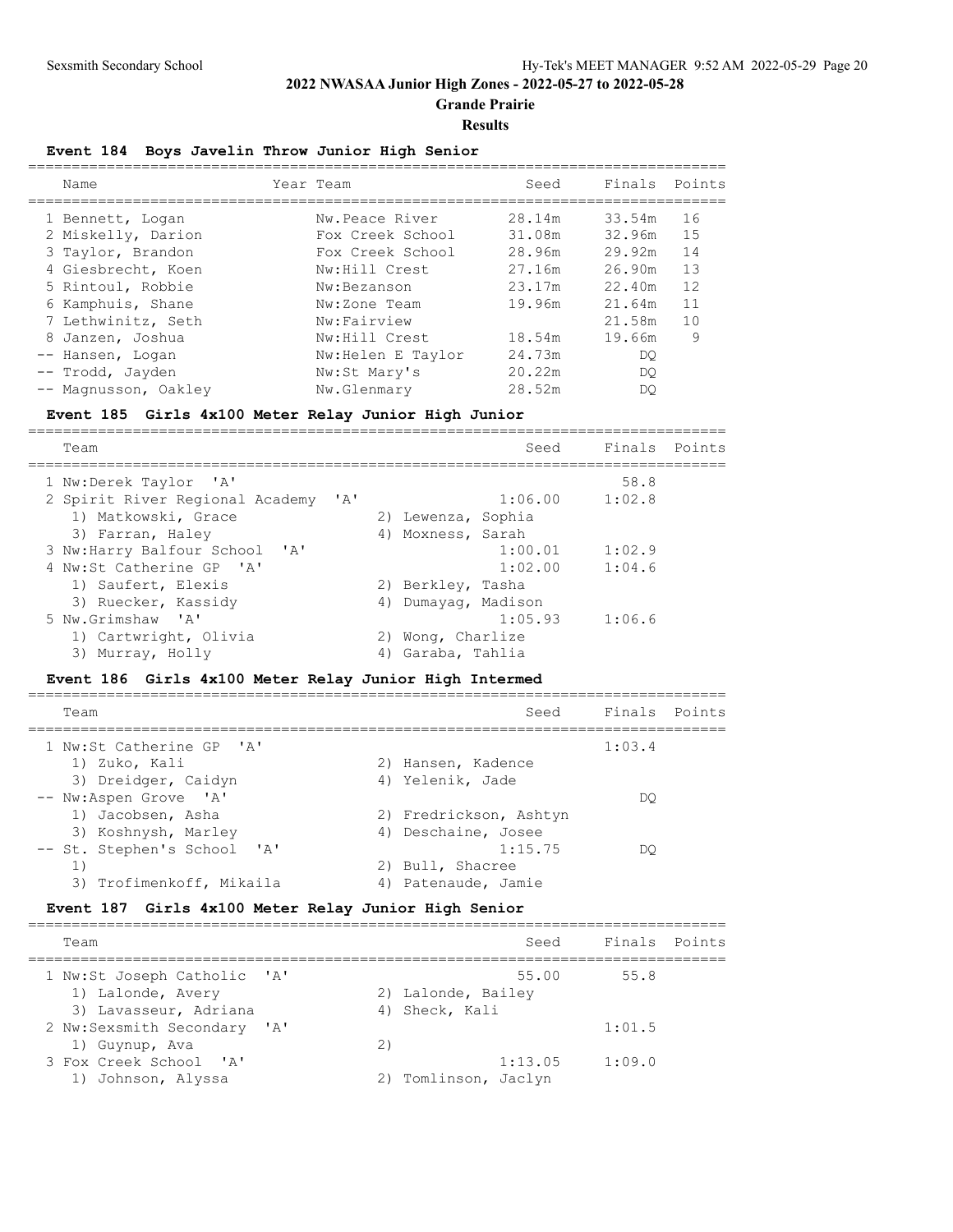**Grande Prairie**

#### **Results**

## **....Event 187 Girls 4x100 Meter Relay Junior High Senior**

# 3) Molina, Nicole 4) Chalifoux, Skylar

## **Event 188 Boys 4x100 Meter Relay Junior High Junior**

|                            | Seed |                                                                                                              |                                     |
|----------------------------|------|--------------------------------------------------------------------------------------------------------------|-------------------------------------|
| 1 Nw:St Catherine GP 'A'   |      | 1:00.7                                                                                                       |                                     |
| 1) Johsnon, Zachery        |      |                                                                                                              |                                     |
| 3) Valin, Waylen           |      |                                                                                                              |                                     |
| 2 St. Stephen's School 'A' |      |                                                                                                              |                                     |
| 1) Beahm, Draven           |      |                                                                                                              |                                     |
| 3) McKay, Justin           |      |                                                                                                              |                                     |
| -- Nw:Aspen Grove 'A'      |      | DO                                                                                                           |                                     |
| 1) Shesterniak, Ezra       |      |                                                                                                              |                                     |
| 3) Allison-Hill, Kai       |      |                                                                                                              |                                     |
|                            | 4)   | 2) Noel, Gage<br>4) Gass, Cooper<br>2) Holomego, Cruz<br>4) Thomas, Tadem<br>2) Hartum, Chase<br>Witow, Liam | Finals Points<br>$1:21.56$ $1:14.5$ |

#### **Event 189 Boys 4x100 Meter Relay Junior High Intermed**

| Team                       | Seed               | Finals Points |  |
|----------------------------|--------------------|---------------|--|
| 1 Nw:St Mary's BeaverL 'A' |                    | 56.8          |  |
| 1) Harber, Dawson          | 2) Tubman, Thomas  |               |  |
| 3) Denboer, Andrew         | 4) Brown, Owen     |               |  |
| 2 Nw:La Crete Public 'A'   | 1:01.65            | 58.0          |  |
| 1) Cardinal, Nolan         | 2) Neudorf, Chase  |               |  |
| 3) Driedger, Kyle          | 4) Dick, Logan     |               |  |
| 3 St. Stephen's School 'A' | $1:04.62$ $1:04.4$ |               |  |
| 1) Tagal, Bryan            | 2) Gignac, Carson  |               |  |
| 3) Baxter, Adrian          | 4) Brotnov, Jack   |               |  |
| -- Nw:Aspen Grove 'A'      |                    | DO            |  |
| 1) Cabawatan, Aj           | Ayemon, Othniel    |               |  |

## **Event 190 Boys 4x100 Meter Relay Junior High Senior**

| Team                                                                     | Seed                                       | Finals Points |  |
|--------------------------------------------------------------------------|--------------------------------------------|---------------|--|
| 1 Nw:St Mary's BeaverL 'A'<br>1) Deathe, Josh                            | 54.46<br>2) Villager, Ethan                | 55.7          |  |
| 3) Welch, Mason<br>2 Hillside Jr/Sr High School 'A'                      | 4) Genovese, Mason<br>56.99                | 57.0          |  |
| 1) Belcourt, Joshua<br>3) Moore, Max                                     | 2) Lavoie, Brayden<br>4) Stefaniuk, Warren |               |  |
| 3 Nw:High Level Public 'B'<br>1) Nahachick, Nathaniel<br>3) Gray, Elliot | 58.81<br>2) Ford, Alex<br>Bautista, Tode   | 57.8          |  |
|                                                                          |                                            |               |  |

## **Event 191 Boys 4x400 Meter Relay Junior High Open**

| Team                                                               | Seed                                          | Finals Points |  |
|--------------------------------------------------------------------|-----------------------------------------------|---------------|--|
| 1 Fox Creek School 'A'<br>1) Taylor, Brandon<br>3) Bignell, Xander | 5:05.92<br>2) Hudson, Brock<br>4) Lamb, Lucah | 4:41.3 16     |  |